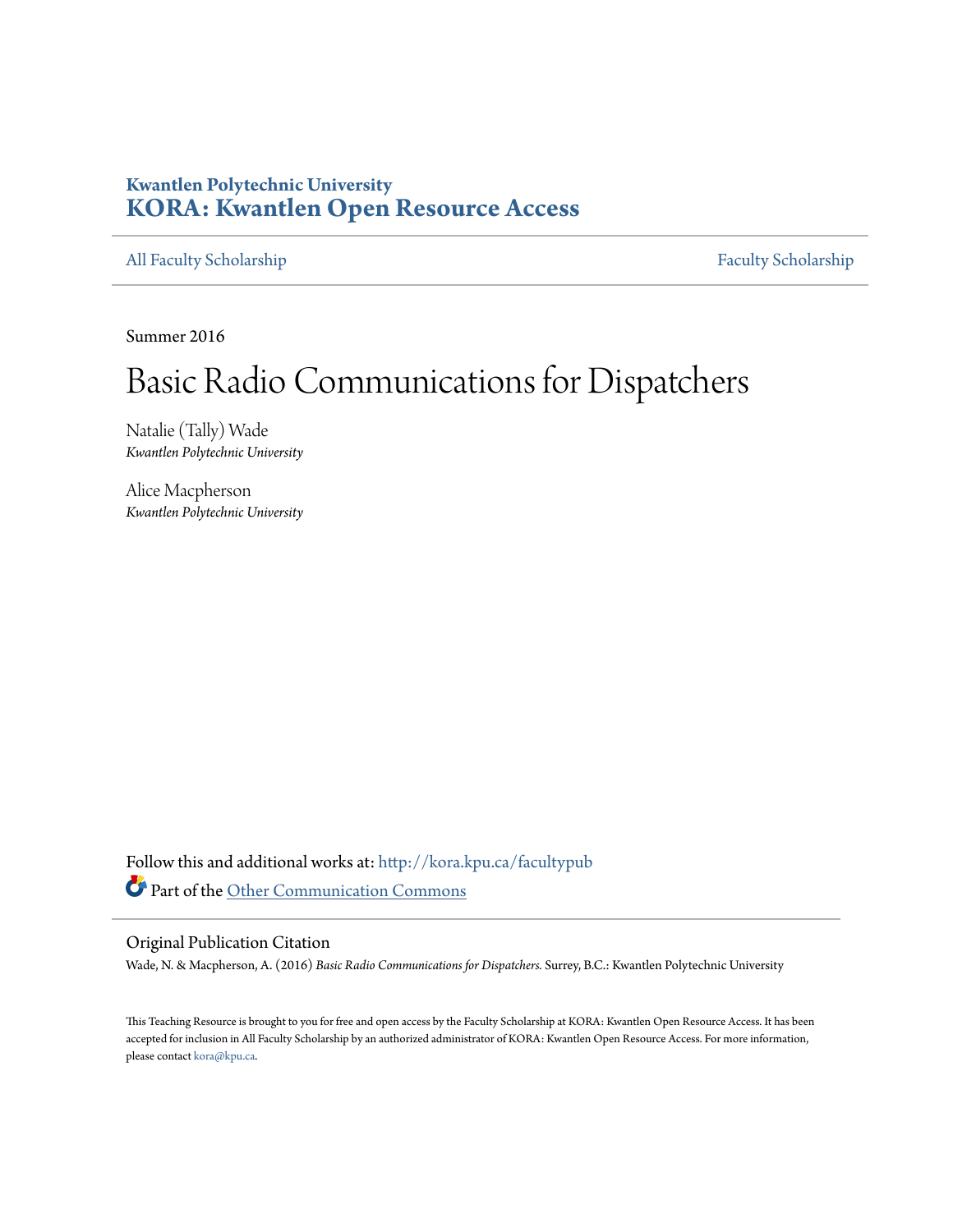

# **BASIC RADIO COMMUNICATIONS FOR DISPATCHERS**

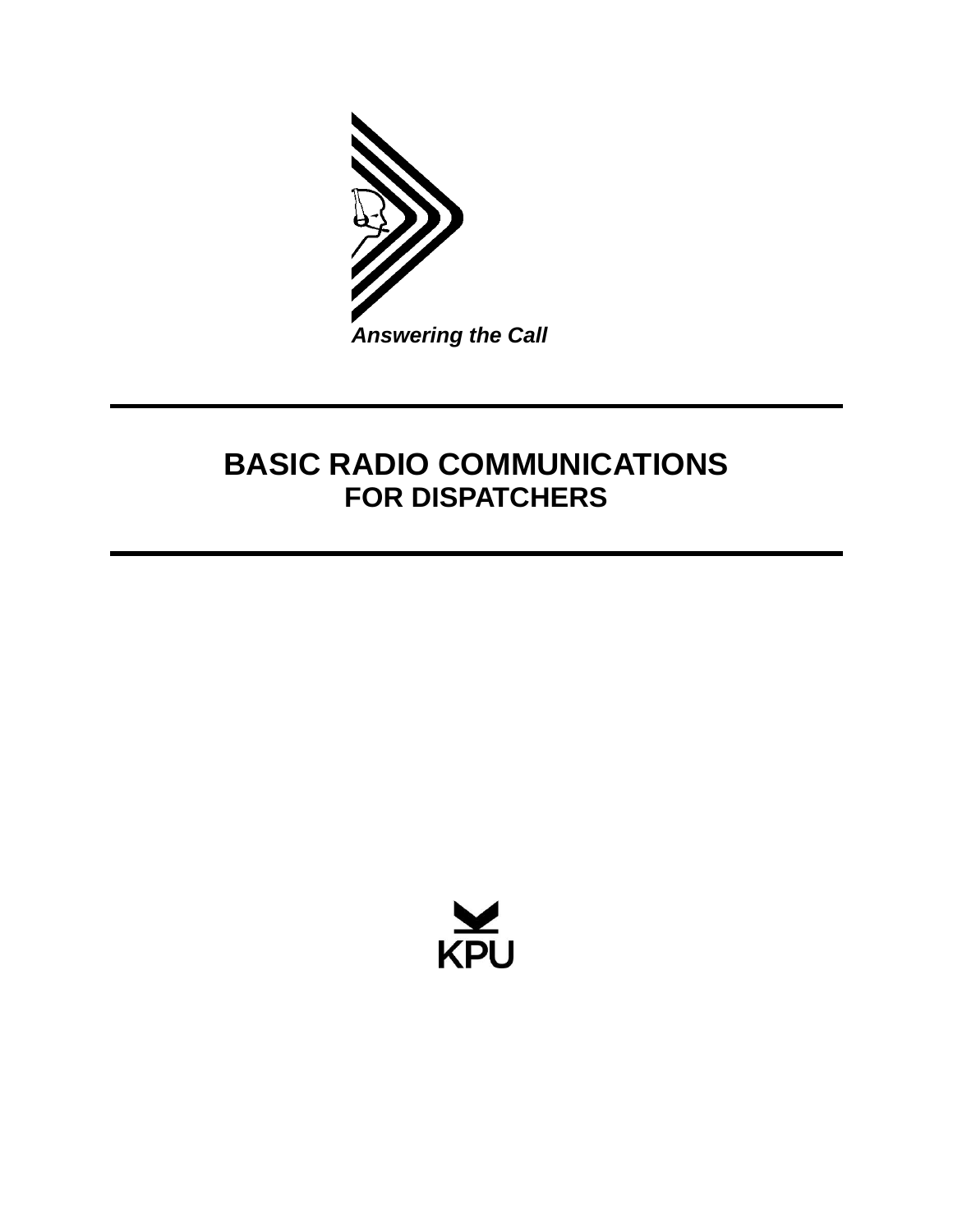

Basic Radio Communications for Dispatchers by<http://www.kpu.ca/trades/public-safety> is licensed under a [Creative Commons Attribution-NonCommercial-ShareAlike 4.0 International License.](http://creativecommons.org/licenses/by-nc-sa/4.0/) Revised: September, 2016

Every effort has been made to trace ownership of all copyrighted material and to secure permission from copyright holders. In the event of any question arising as to the use of any material, we will be pleased to make the necessary corrections in future printings.

### **Canadian Cataloguing in Publication Data**

Main entry under title: Basic radio communications for dispatchers (Answering the call) ISBN 1-896966-28-4 1. Public safety radio service. I. Wade, Natalie A., 1955- II. Series. TK6570.P8B37 2001 384.5'34 C2001-910097-3

Authors:

Natalie Wade, Public Safety Communications Program Coordinator, KPU,

Alice Macpherson, Technical Editor, KPU,

Kwantlen Polytechnic University would like to acknowledge the contributions of the many members of the Public Safety community who reviewed and gave feedback.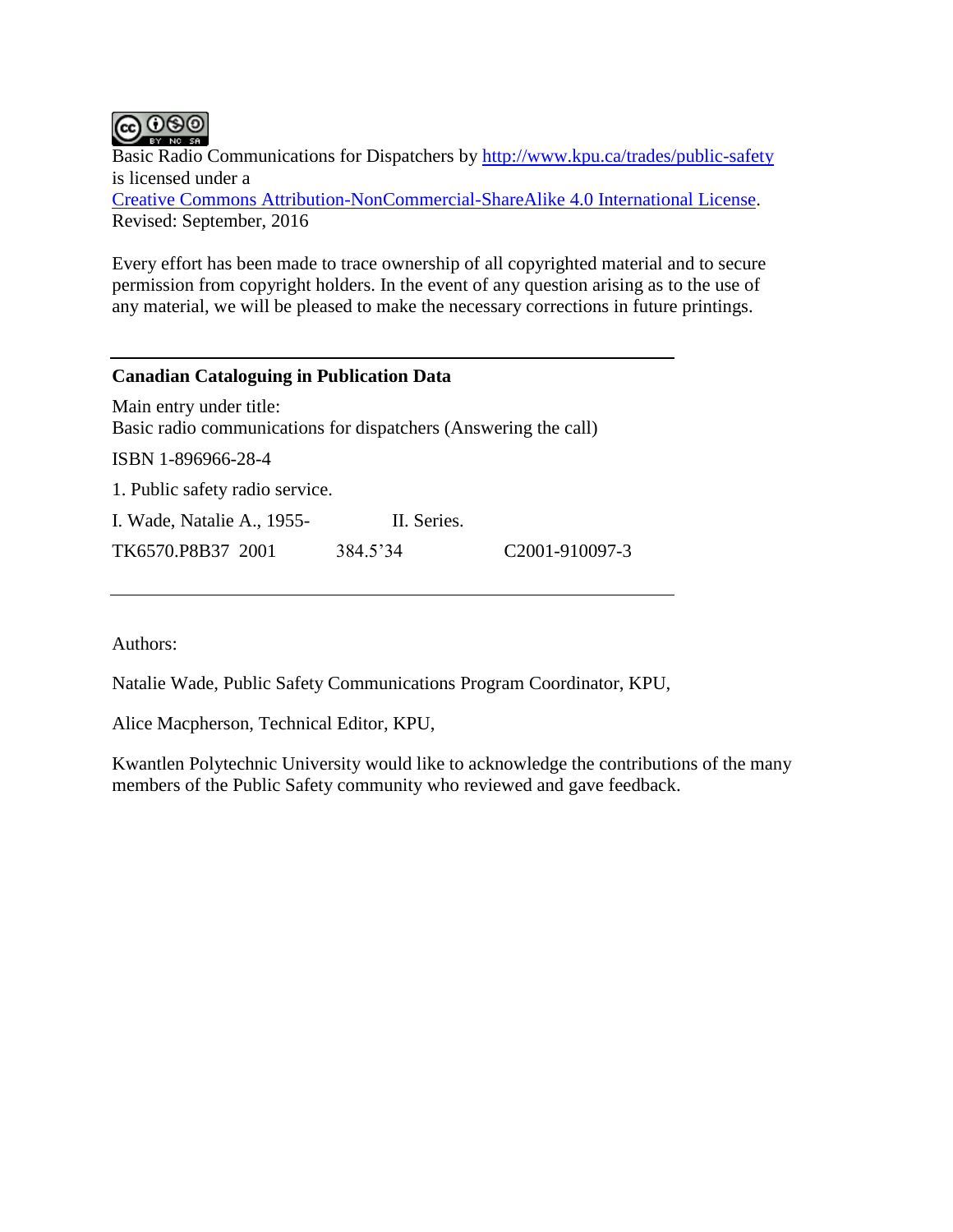# **Table of Contents**

# **BASIC RADIO COMMUNICATIONS FOR DISPATCHERS**

| CHAPTER 2: RADIO COMMUNICATION PROTOCOL AND SPEECH TECHNIQUES  5  |
|-------------------------------------------------------------------|
|                                                                   |
|                                                                   |
|                                                                   |
|                                                                   |
|                                                                   |
|                                                                   |
| Accuracy, Brevity, Clarity, Security (ABC'S of Communication)  11 |
|                                                                   |
|                                                                   |
|                                                                   |
|                                                                   |
|                                                                   |
|                                                                   |
|                                                                   |
|                                                                   |
|                                                                   |
|                                                                   |
|                                                                   |
|                                                                   |
|                                                                   |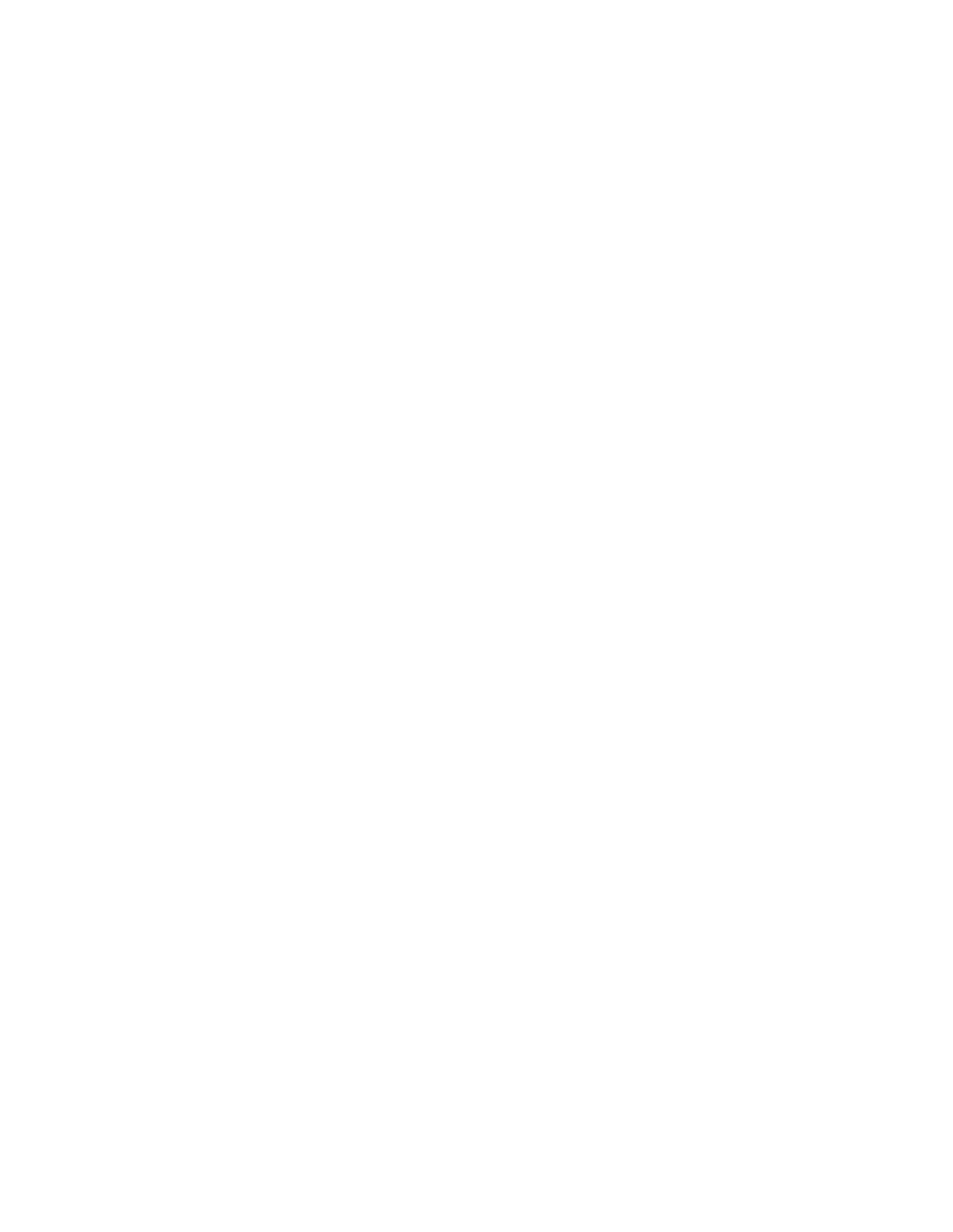*Basic Radio Communications for Dispatchers*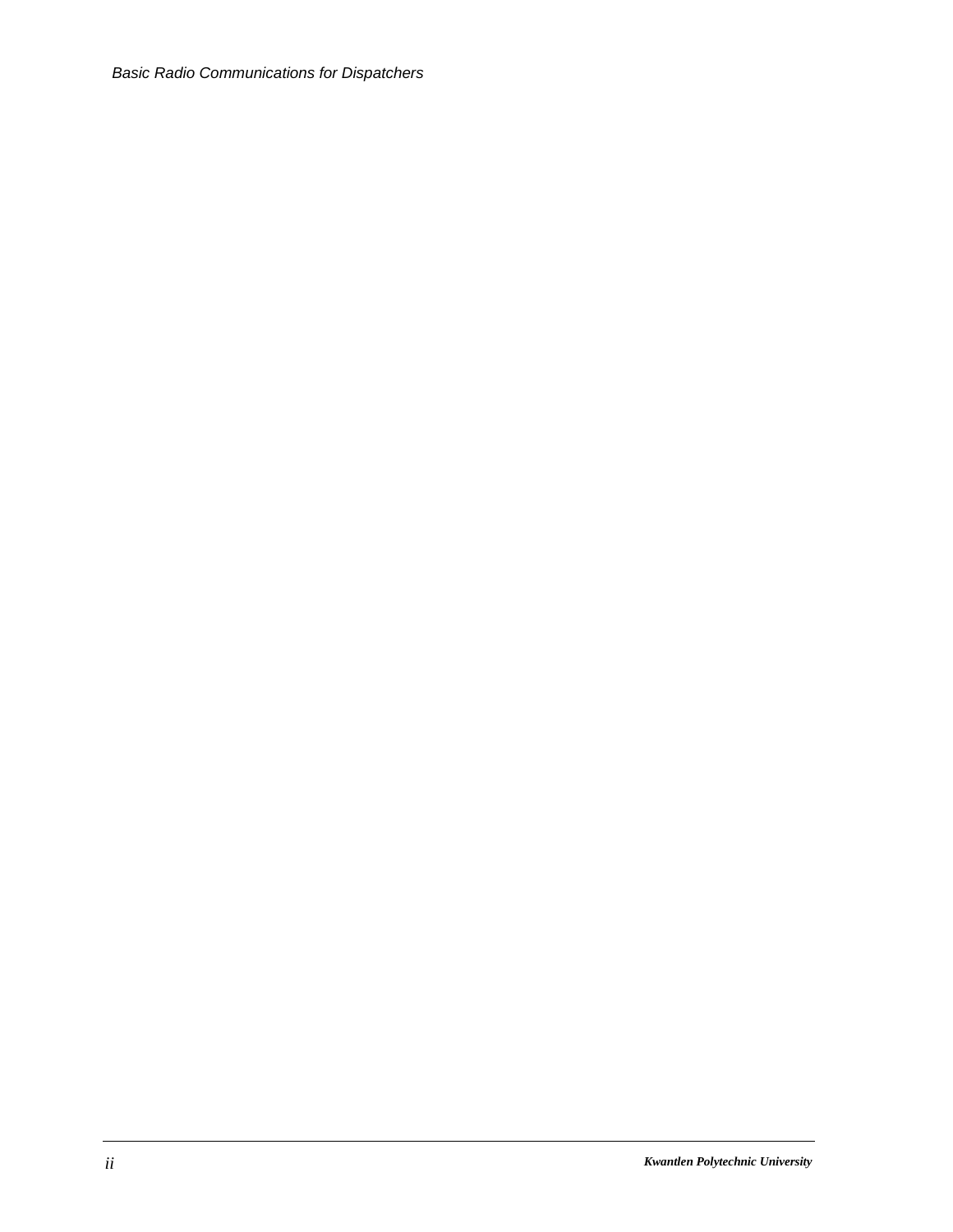# <span id="page-7-0"></span>Chapter 1 Canadian Radio Communications Regulations

# <span id="page-7-1"></span>**Radio Communication Act (1989)**

The Radio Communications Act (1989) is the legislation that empowers the Government of Canada to control all types of radio transmitting and receiving equipment. It assigns authority to Radio Inspectors to investigate and seize equipment being used illegally as defined under the act. It also provides severe penalties to persons abusing this legislation. Offences under this act include:

*4. (1) No person shall, except under and in accordance with a radio authorization, install, operate or possess radio apparatus, other than:*

*(a) radio apparatus exempted by or under regulations made under paragraph 6(1)(m); or*

*(b) radio apparatus that is capable only of the reception of broadcasting and that is not a distribution undertaking.*

*Idem* 

*(2) No person shall manufacture, import, distribute, lease, offer for sale or sell any radio apparatus, interference-causing equipment or radio-sensitive equipment for which a technical acceptance certificate is required under this Act, otherwise than in accordance with such a certificate.*

*Idem* 

*(3) No person shall manufacture, import, distribute, lease, offer for sale or sell any radio apparatus, interference-causing equipment or radio-sensitive equipment for which technical standards have been established under paragraph 6(1)(a), unless the apparatus or equipment complies with those standards.*

# <span id="page-7-2"></span>**Industry Canada**

Industry Canada is the government agency that applies the rules and administers the regulations concerning the licensing and regulation of telecommunication radio systems. It is the government body that ensures all radio installations – permanent, mobile, and portable radio devices – are licensed and operate within certain technical parameters.

All radio equipment capable of transmitting and receiving must be licensed. This means that every portable, mobile, base and repeater radio equipment must have a license that states within which frequencies the equipment is authorized to operate, its power output, and geographic coordinates.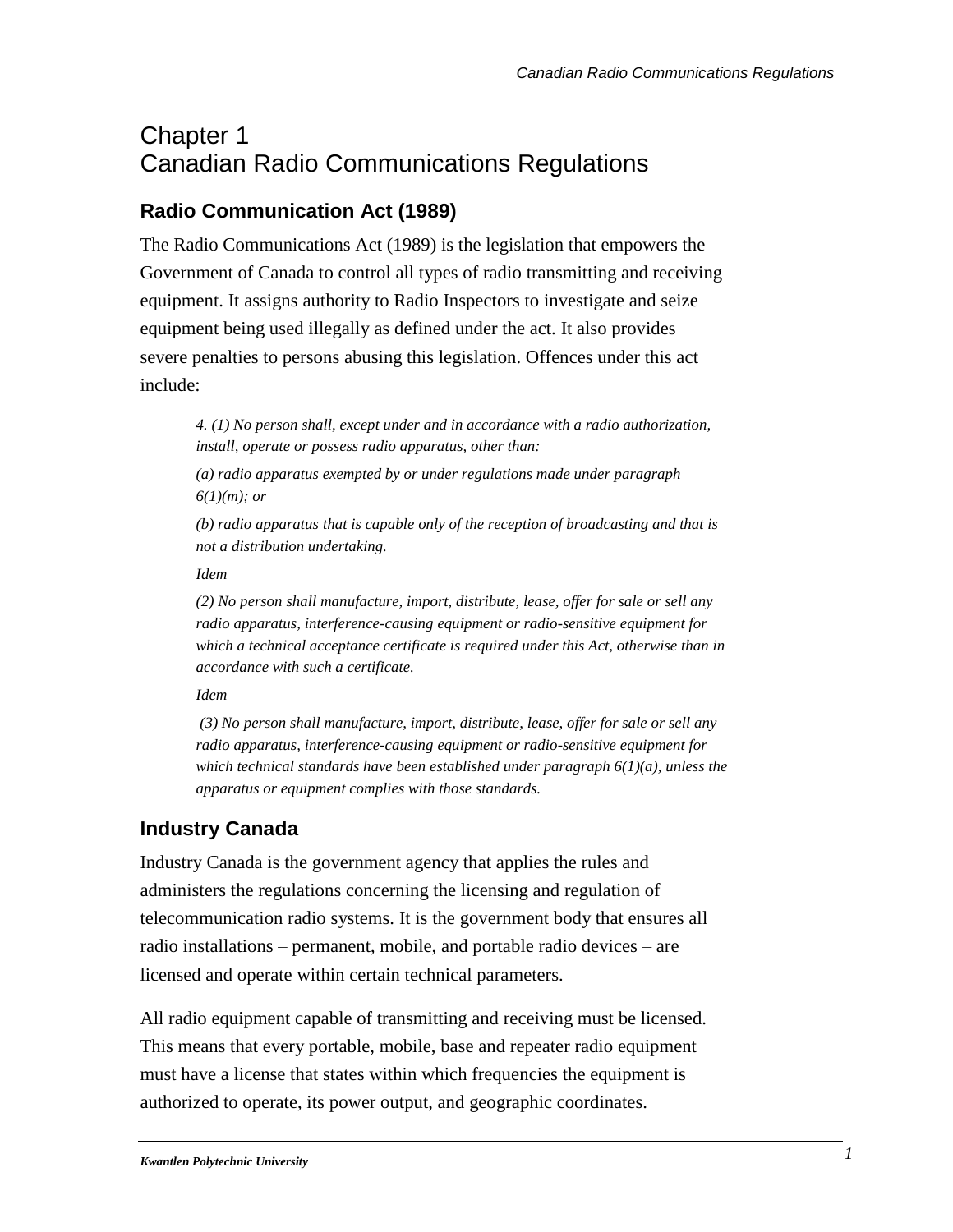This agency, formerly the Department of Communications, also applies rules concerning licensing of radio operators. Most persons who operate a radio transmitter must be licensed. Study guides are available from Industry Canada through their website: http://strategis.ic.gc.ca/epic/internet/insmtgst.nsf/en/h\_sf06073e.html. Further information can be obtained by calling 1- 613-998-4149. There is a small administration fee for the issuing of the license.

# <span id="page-8-0"></span>**Priorities of Communications – Radio Communication**

The order of priority for the transmission of messages in radio communication is:

- Distress communications
- Urgency communications
- Safety communications
- All other communications

### <span id="page-8-1"></span>**Secrecy of Communications**

Radio operators and all persons who become acquainted with radiocommunications are bound to preserve the secrecy of correspondence. No person shall divulge the contents, or even the existence, of correspondence transmitted, received or intercepted by a radio station, except to the addressee of the message or his/her accredited agent, to properly authorized officials of the Government of Canada, to a competent legal tribunal, or to an operator of a telecommunications system, as is necessary to forward or deliver the communication. These restrictions do not apply to a message of distress, urgency, safety or to messages addressed to "ALL STATIONS", that is, weather reports, storm warnings, etc.

Any person who violates the secrecy of communications is liable, on summary conviction, in the case of an individual, to a fine not exceeding five thousand dollars or to imprisonment for a term not exceeding one year, or to both. In the case of a corporation, fines will not exceed twenty-five thousand dollars.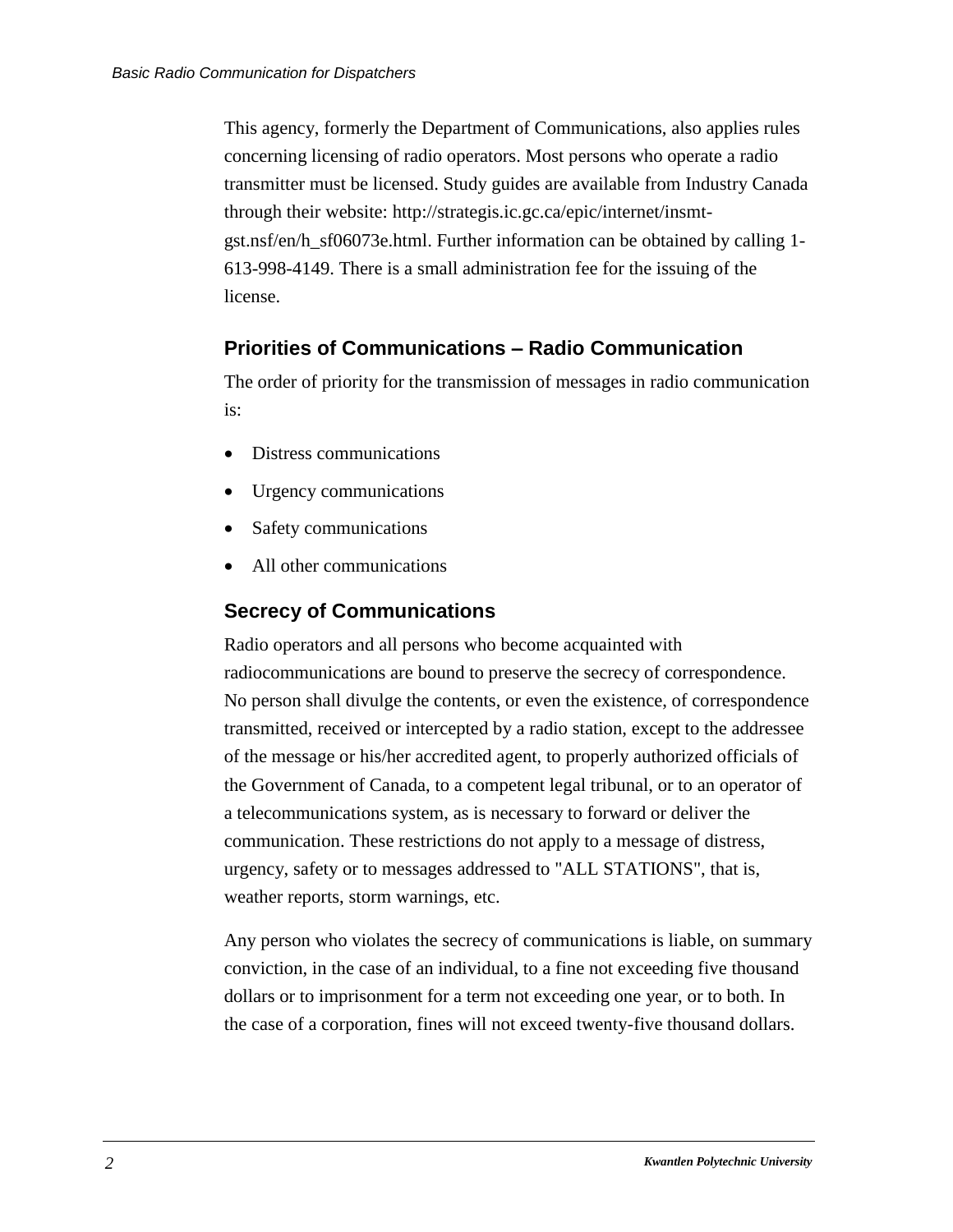# <span id="page-9-0"></span>**Control of Communications**

In normal communication between a base station and a mobile station, the *base station* has control of communications, and the mobile station shall comply with all instructions given by the base station in matters relating to the order and time of transmission, the choice of frequency and to the duration and suspension of work. This does not apply in the cases of distress or urgency communications, where the control of the communications lies with the station initiating the priority call.

# <span id="page-9-1"></span>**Superfluous Communications and Interference**

Communications should be restricted to those necessary for the transmission of authorized messages. Profane or obscene language is strictly prohibited.

Any person who violates the regulations pertaining to unauthorized communications or profane language is liable, on summary conviction, in the case of an individual, to a fine not exceeding five thousand dollars or to imprisonment for a term not exceeding one year, or to both, or, in the case of a corporation, to a fine not exceeding twenty-five thousand dollars.

All radio stations shall be installed and operated so as not to interfere with or interrupt the working of another radio station. The only situation under which you may interrupt or interfere with the normal working of another station is when you are required to transmit a higher priority call or message, for example, distress, urgency or other priority calls or messages.

Any person who, without lawful excuse, interferes with or obstructs any radiocommunication is liable, on summary conviction, in the case of an individual, to a fine not exceeding five thousand dollars or to imprisonment for a term not exceeding one year, or to both, or, in the case of a corporation, to a fine not exceeding twenty-five thousand dollars.

# <span id="page-9-2"></span>**False Distress Signals**

Any person who knowingly sends, transmits, or causes to be sent or transmitted any false or fraudulent distress signal, message, call or radiogram of any kind is guilty of an offence and is liable, on summary conviction, in the case of an individual, to a fine not exceeding five thousand dollars or to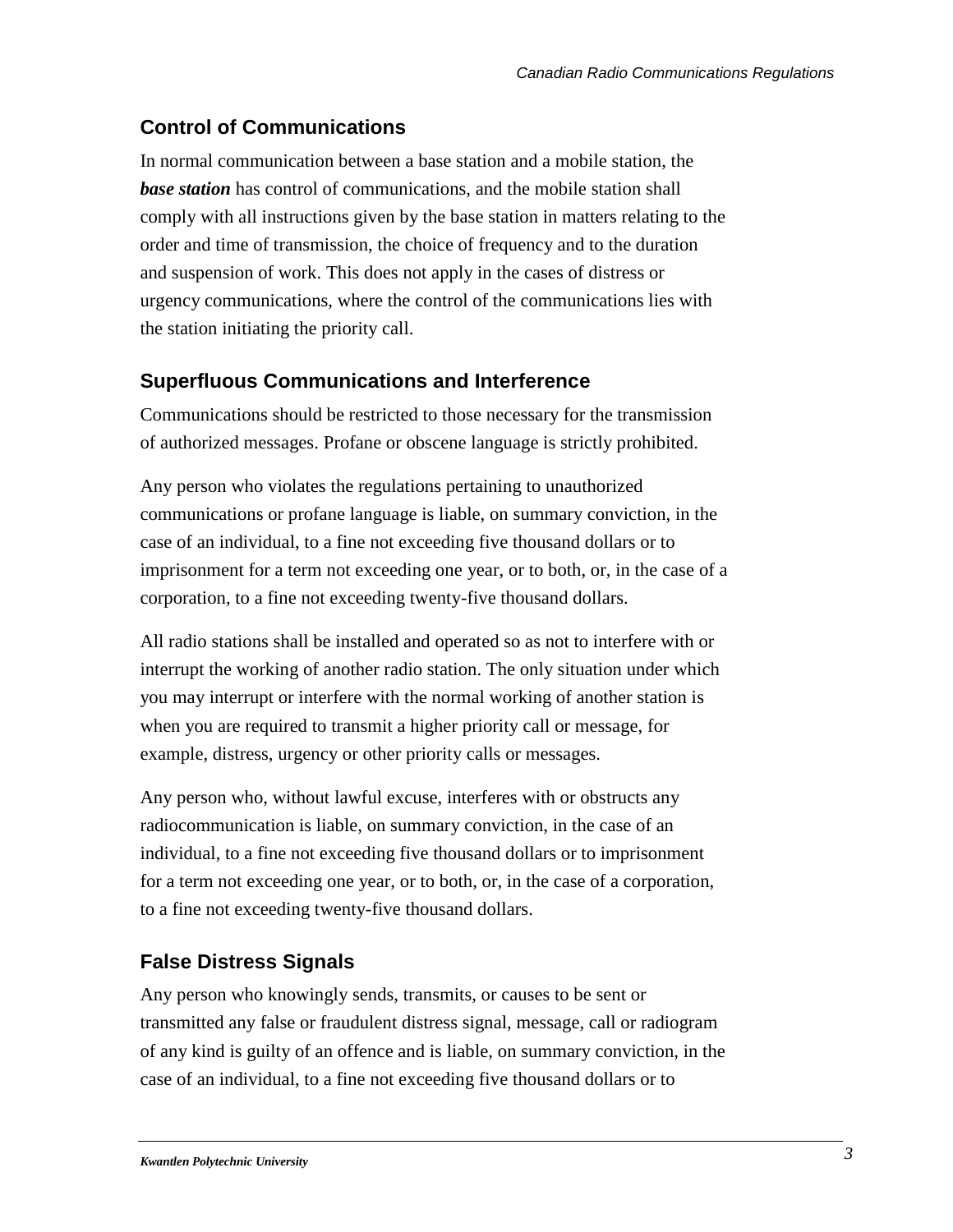imprisonment for a term not exceeding one year, or to both, or, in the case of a corporation, to a fine not exceeding twenty-five thousand dollars.

*From General Radiotelephone Operating Procedures, Industry Canada.*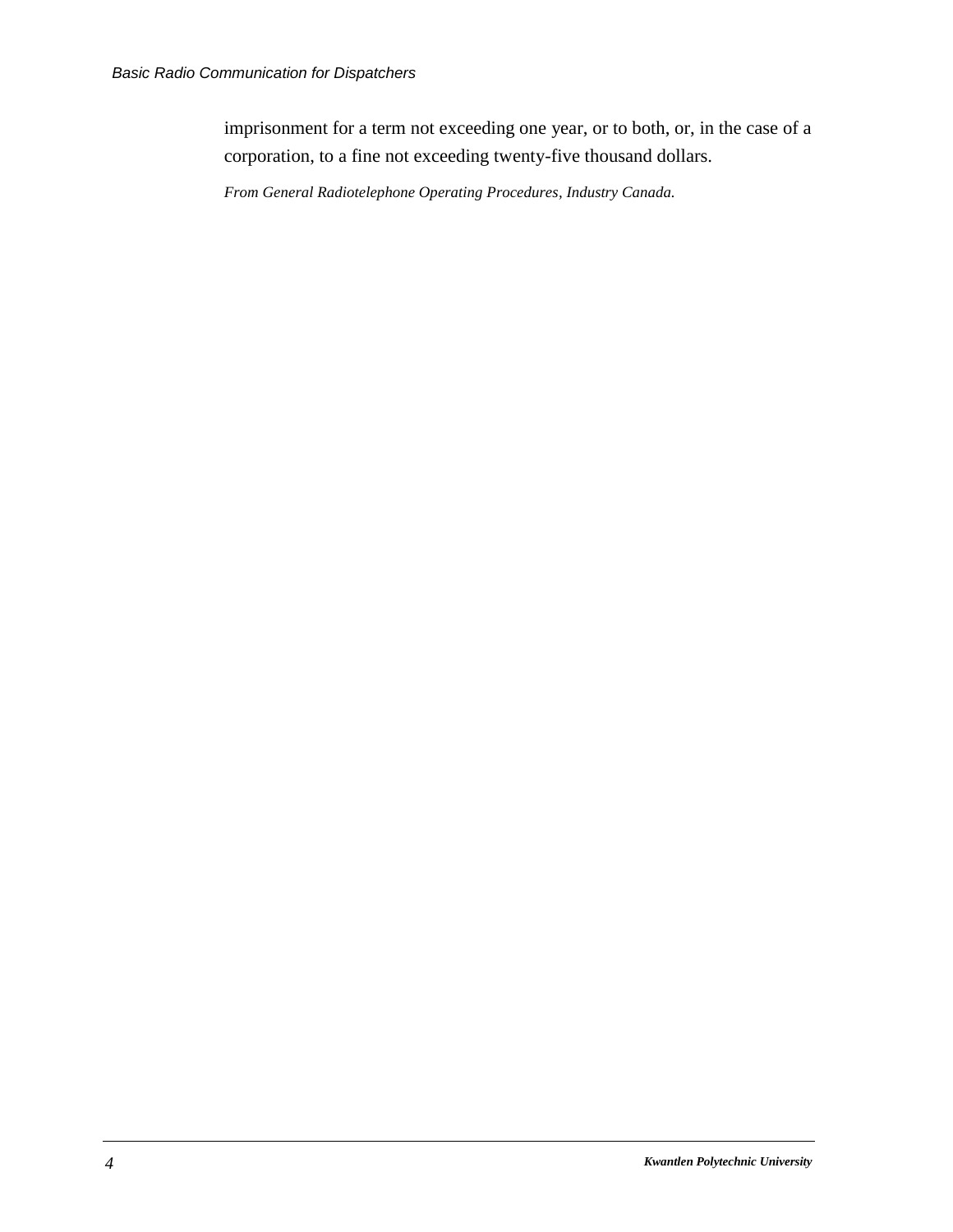# <span id="page-11-0"></span>Chapter 2: Radio Communication Protocol and Speech Techniques

# <span id="page-11-1"></span>**Protocol Needs**

Effective radio communication is the foundation for the exchange of accurate information among the communications centre, field personnel, and other agencies. Radio communications play a vital and active role in relaying needed information over the airwaves.

Radio communication is only effective when it is a two-way process. The primary purpose of communication is to establish a common understanding between sender and receiver. True communication can only be achieved if both parties understand the information or message being sent.

During the early stages of response, a large amount of air time is used. The communications centre is busy gathering and relaying information, and notifying appropriate personnel and agencies. Additional air traffic comes from fields units acknowledging duties or information, and communicating between themselves or with supervisors and the communications centre. In addition, the operator and field units constantly relay updates from the centre or the scene in an effort to keep all involved personnel informed of the status of the emergency. Unless correct radio discipline is maintained, critical information may get lost in the rush of on-air transmissions.

The radio operator's job is to maintain radio control. It is not an easy one. During urgent situations, most people's adrenaline and stress levels elevate. Each person with a radio believes the information they have to relay is more important than what the next person has to say. When many personnel try to talk at once, messages may not get acknowledged, transmissions may be cut off, and vital information may not be relayed to the person who requires it. The problem is compounded as personnel get angry or frustrated by being unable to perform their jobs because they are unable to get on the radio or use it properly. Proper radio discipline is vital to ensuring communication problems are kept to a minimum and do not interfere with the successful conclusion of a situation.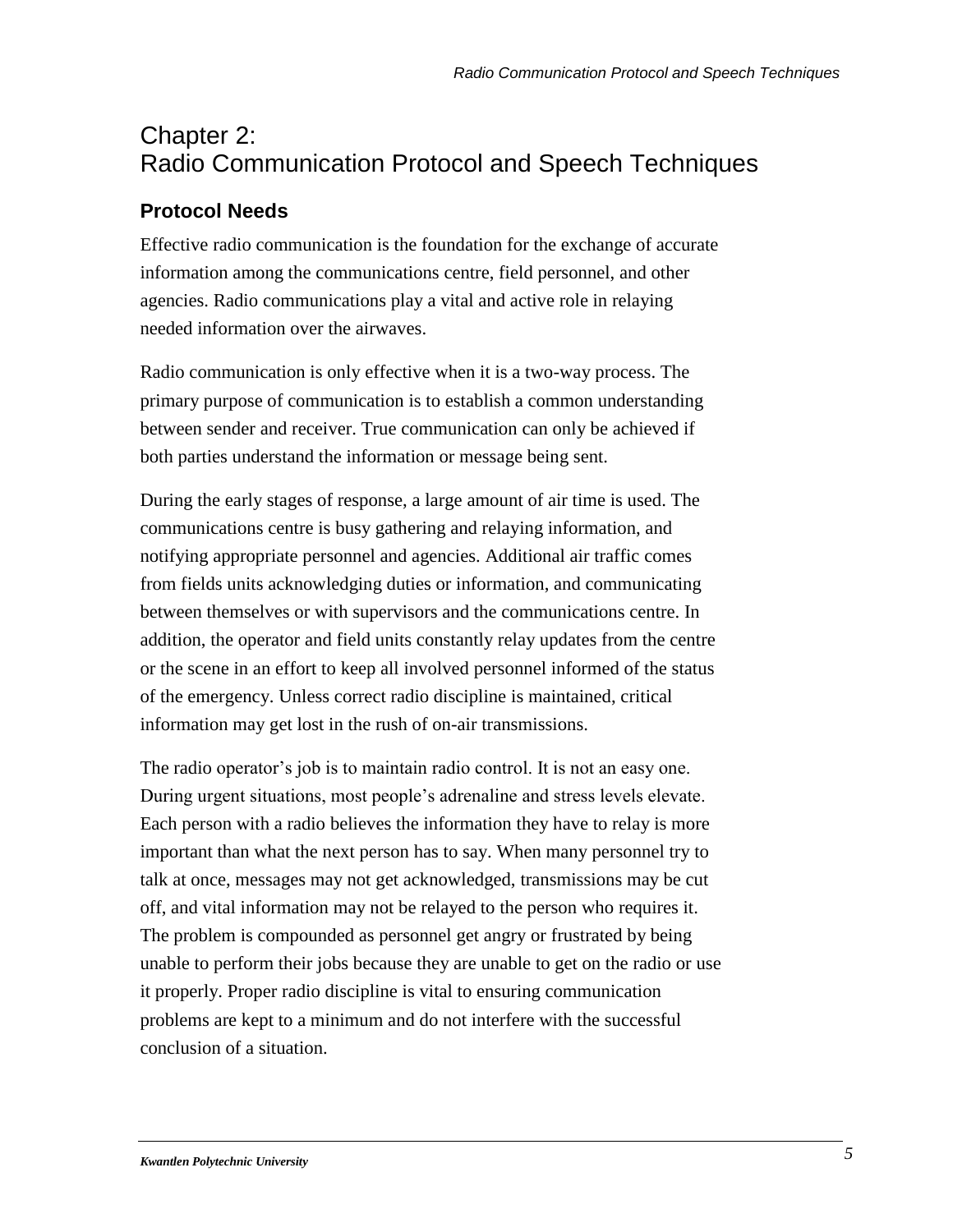Established radio communication protocols ensure that messages are received and understood, and promote:

- personnel and public safety,
- effective use of outside resources,
- cooperation between agencies, and
- professionalism and pride.

# <span id="page-12-0"></span>**Personnel and Public Safety**

One of the greatest responsibilities of the communication operator is the safety of the field unit personnel and the general public. Effective radio communication allows the operator to know a field unit's location at all times. Personnel can then quickly be advised of any updated information regarding additional services needed, safety hazards, and medical attention requirements. The relaying of new information assists agency personnel in making decisions or taking actions to ensure their own safety and that of the victim(s) or general public.

# <span id="page-12-1"></span>**Effective Use of Outside Resources**

Using standardized radio protocols simplifies communication with outside agencies in requesting their assistance, attendance, or cooperation at a scene or situation. Other emergency service agencies or resources are as busy as yours and will appreciate receiving as much information as possible, in the briefest manner possible, to relay to their own personnel. It is imperative always to acknowledge and confirm requests for attendance by outside resources, with an estimated time of arrival (ETA), if possible. If an outside resource requests your assistance, extend them the same courtesy.

# <span id="page-12-2"></span>**Cooperation between Agencies**

Effective radio communications make it easier for other agencies to understand your own departmental requirements. Using standardized radio protocol helps to eliminate costly and timely duplication of services among agencies attending the same emergency or situation.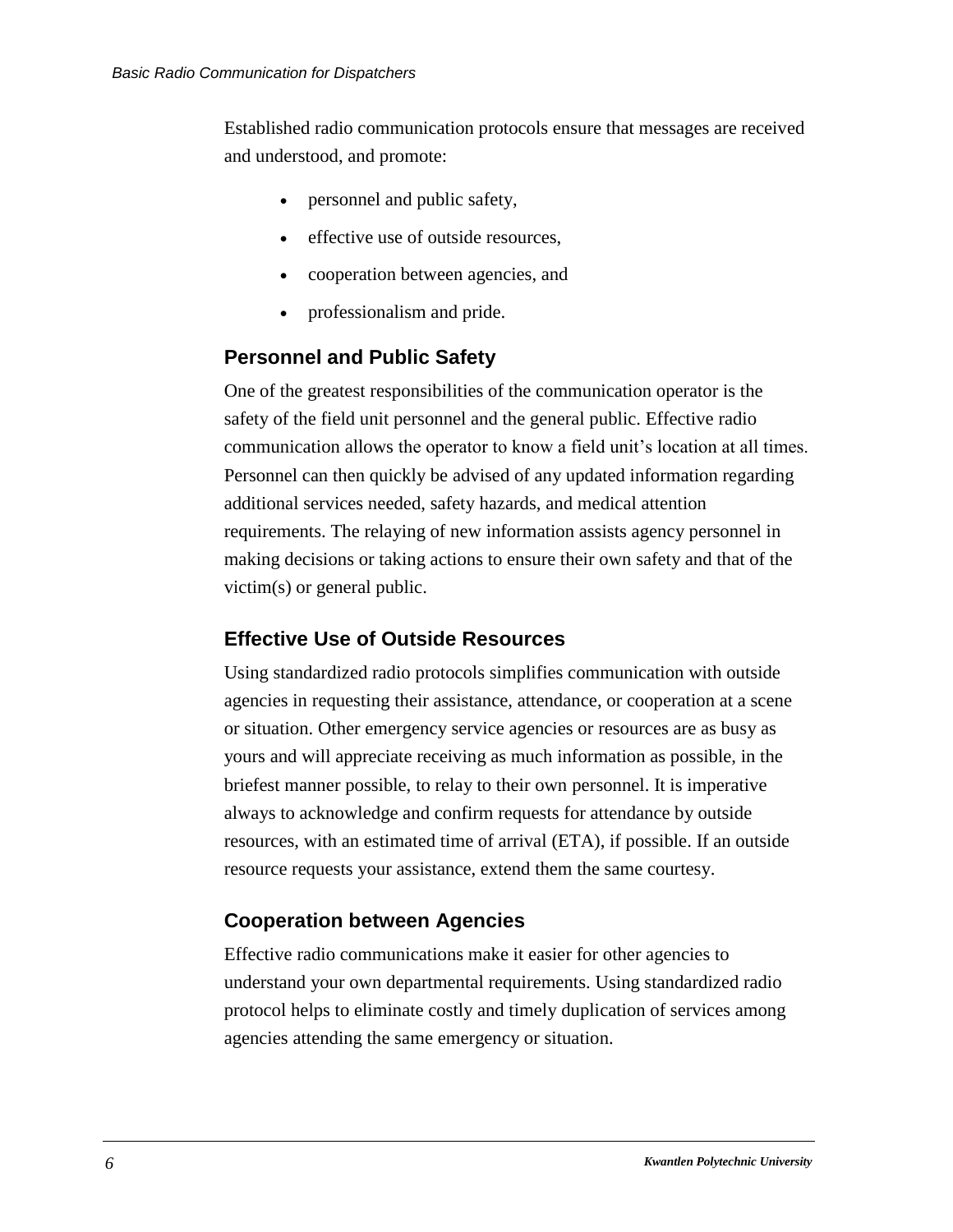# <span id="page-13-0"></span>**Professionalism**

Using established radio protocols and discipline demonstrates an agency's commitment to a professional code of conduct within the industry. Each time a dispatcher transmits over the air, they in essence make a public broadcast. Professional conduct will assist in developing a better rapport between public safety agencies and the public. The manner in which an agency's personnel communicate on the air may be the basis for how the agency is judged by the public and by other industries. Professionalism over the radio is essential for dispatchers.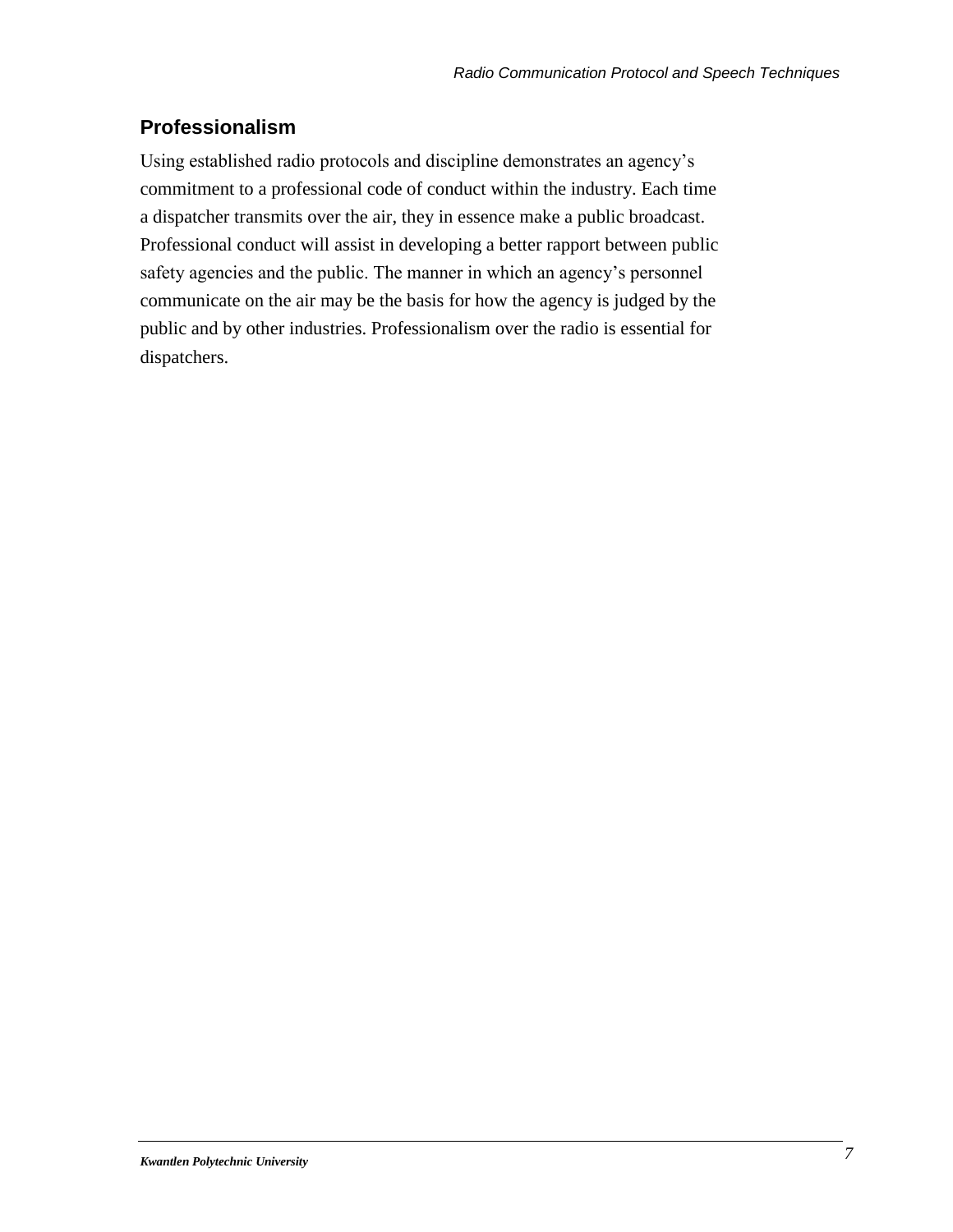# <span id="page-14-0"></span>**Radio Communication Model**

The *radio communication model* is a five-step model designed to ensure that radio transmissions are as brief and precise as possible. This model is a major element in the coordination of both routine and emergency incidents, and allows for confirmation and feedback between the sender (dispatcher) and the receiver (field unit) in ensuring messages are relayed and understood. The proper use of the model also reduces the amount of unnecessary on-air transmissions.



# *1. Sender Formulates the Message*

Before transmitting anything over the air, the dispatcher needs to form a clear mental image of the exact information to send to the field unit. Messages must be clear, concise, and as brief as possible. Information should be relayed in a logical and sequential method. On-air transmissions from the communications centre should attempt to answer every question on-scene personnel may have. Anticipate the information that will be required, or request and relay it as soon as possible. If you are still attempting to gather information, relay your attempts to the field unit and the approximate time delay involved.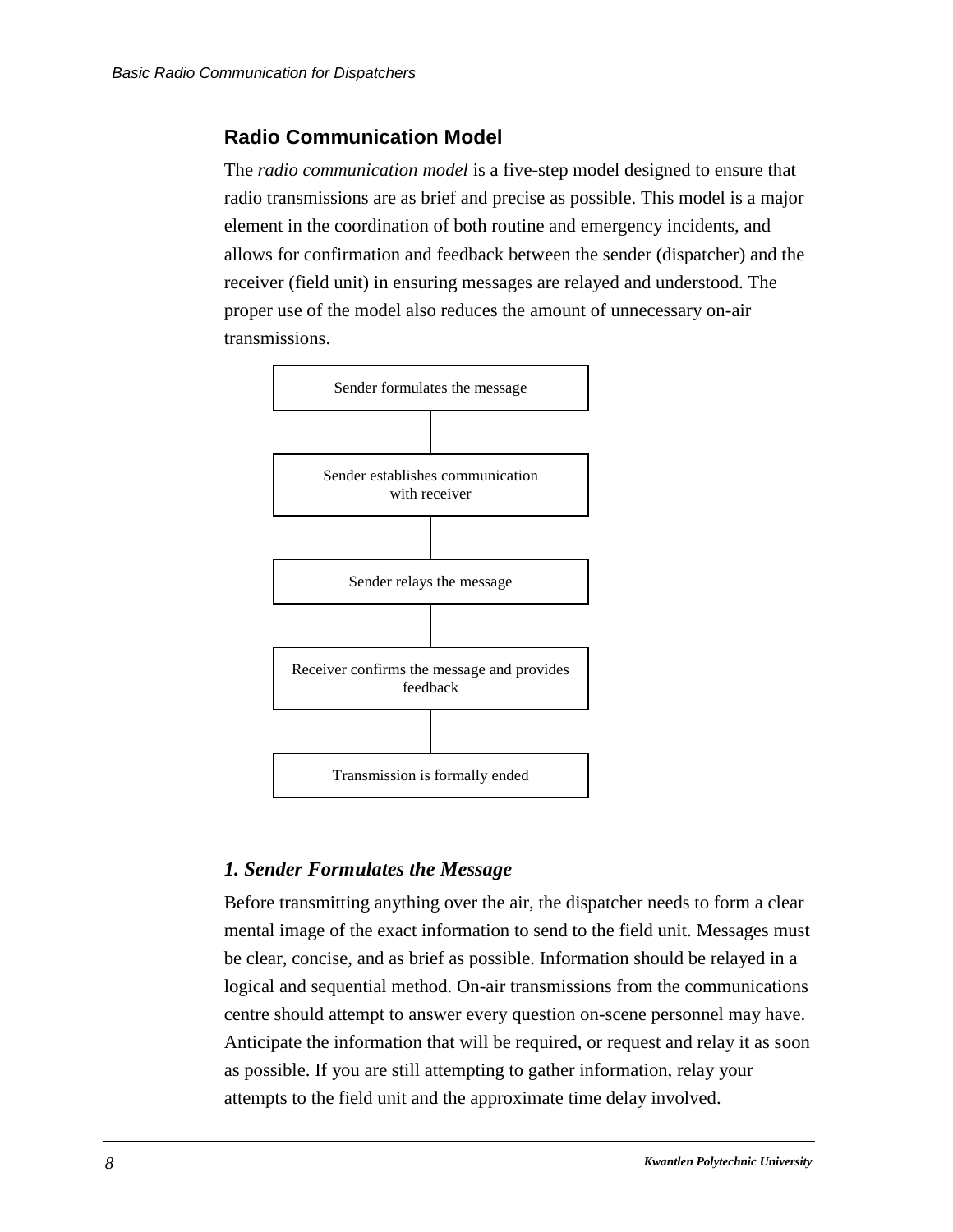# *2. Sender Establishes Communication with the Receiver*

When the decision is made to transmit the message, the sender must first listen to the transmissions already in progress and determine the priority of his/her message. Listen long enough to establish that your communication will not interfere with ongoing communications or with those of a higher priority. Radio communication is frequently a matter of common sense. If you need to interfere with other radio transmissions, wait for the first break in ongoing transmissions (*listening out)*. Failure to *listen out* before transmitting is one of the most common errors in radio communications. Communicators need to be aware that different agencies have unique procedures or language used to interrupt or override radio communications.

In order to send a message or relay information, you must first gain the attention of the receiver. This is done by identifying the receiver with their call sign, identifying yourself, and then awaiting confirmation that they are ready to listen or copy. Each agency will have unique call signs or methods used to establish initial communications. Determine what they are and use them.

The identifier of the station being called is ALWAYS spoken first, followed by the words "THIS IS" and your own station identifier.

#### **Examples:**

COACH TWO FIVE ZERO

THIS IS

COMMUNICATIONS / CONTROL

#### **OVER**

An operator hearing a call directed to their station shall reply as soon as possible and advise the calling station to proceed with the message using the words "GO AHEAD".

### *3. Sender Relays the Message/Information*

When the receiver indicates a readiness to have the message relayed, it must be done in the shortest time possible. Words or phrases that have no effect on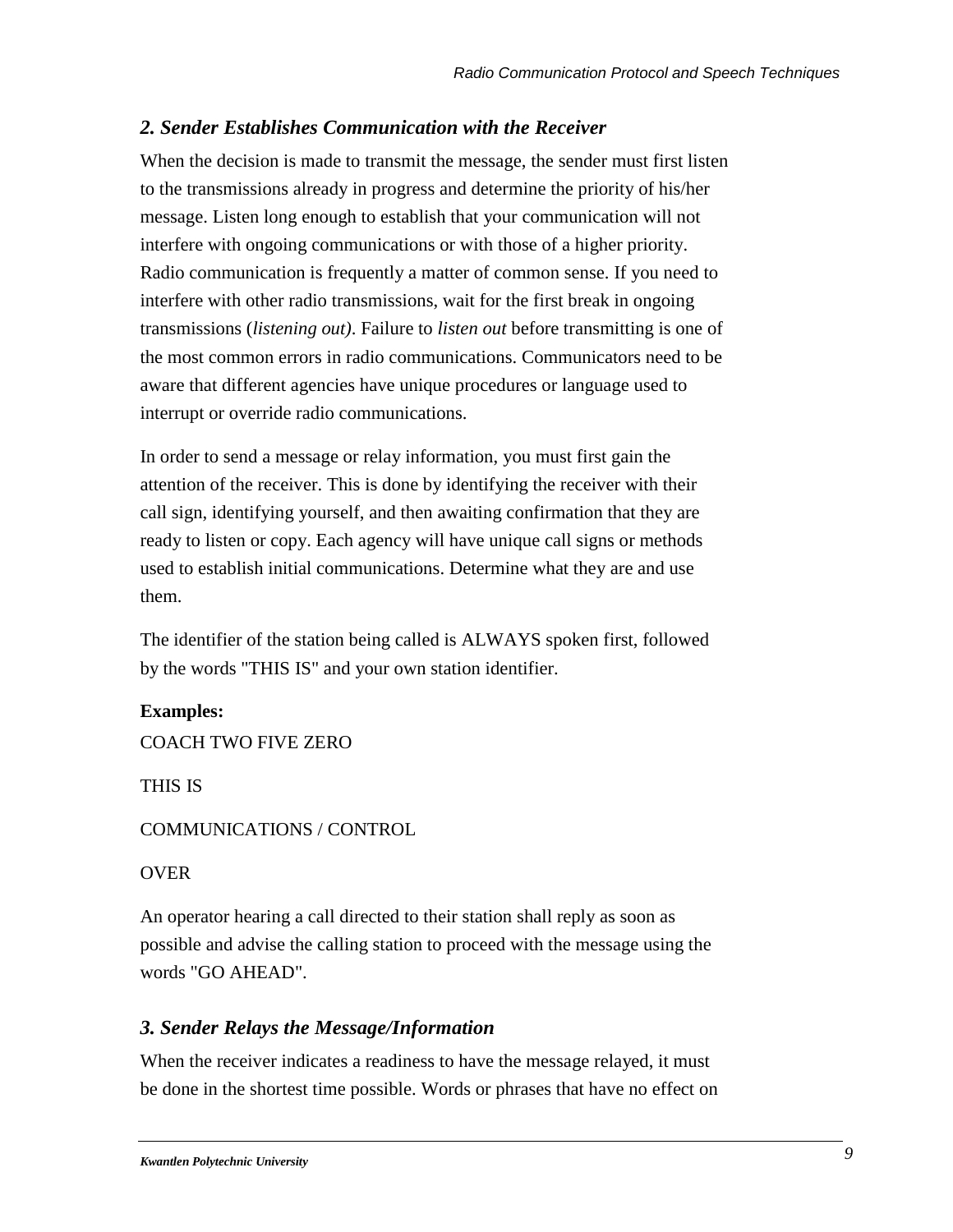the meaning of the message, or to the information, should be avoided. Choose words that are distinct, forceful, and that convey a definite meaning. If longer messages are necessary, the sender should break at a natural point. This can be done by saying *break* or *stop check*. Breaks in long transmissions allow personnel an opportunity to request a repeat of information that has been missed, as well as allowing other units to interrupt if they become involved in a situation of higher priority.

Differences in word or phrase meaning are a common source of radio communication failure. An example is the word *yes. Yes* has many different meanings or interpretations, depending on how it is communicated or conveyed. *Yes* may mean, *Yes, I have heard what you said*, as opposed to *Yes, I will do what you say*. All doubtful words or phrases must be double-checked for accuracy and meaning.

# *4. Receiver Confirms the Message/Information and Provides Feedback*

Always ensure that the transmission was understood. If the field unit does not acknowledge receipt of the message or information, check to make sure it was received and understood. Do this in the briefest manner possible. Always keep in mind that on-air time is valuable. Do not repeat the entire message if a simple *Did you copy?* will suffice.

Along the same lines, if only part of your transmission was lost or misunderstood, it makes more sense to determine which part needs to be repeated and only transmit from there. Often the phrase, "I say again from… (last part of communication that was understood)" is used.

#### *Example:*

Field unit needs clarification only on the street name.

**Unit:** "Say again name of street"

There is no need to repeat the full address if the unit only needs the name of the street.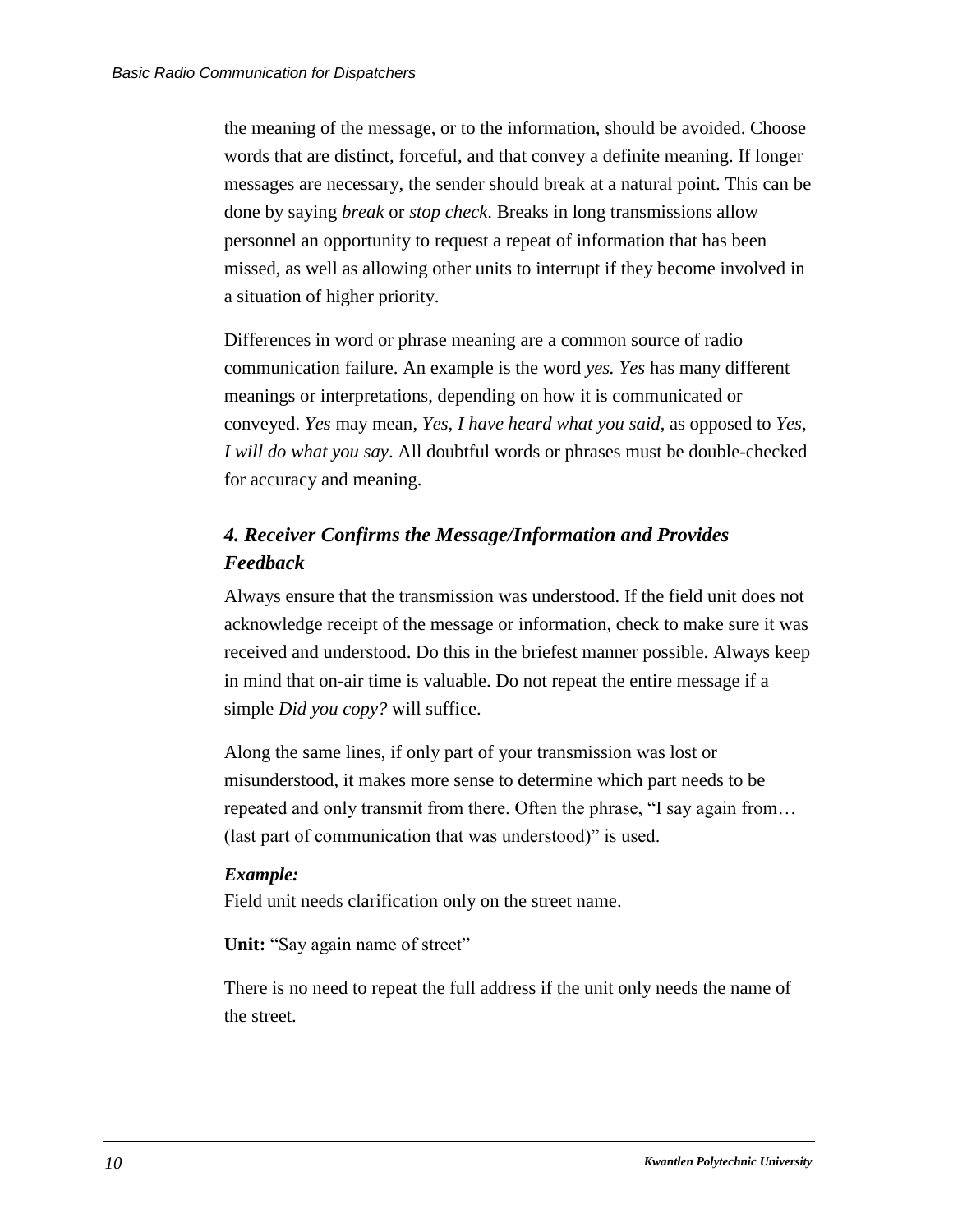# *5. Transmission Is Formally Ended.*

This important and final step in radio communication protocol is one of the most frequently forgotten.

The sender and the receiver formally acknowledge the end of their communications by stating:

*10-4*, *Out,* or whatever specific term applies to your agency.

This acknowledgment serves two purposes. It allows both the sender and receiver to determine that no further transmissions are required or forthcoming, and that all messages or information have been received and understood. It also determines for others who are listening and waiting to transmit that the air is now clear, and that they are free to transmit their communications without interrupting others.

# <span id="page-17-0"></span>**Accuracy, Brevity, Clarity, Security (ABC'S of Communication)**

The ABC'S of radio communication are designed to maintain on-air discipline. *Accuracy, Brevity, Clarity, Security (ABC'S)* are the principles for effective, concise radio communication between operators and field units, which enable agencies to perform duties efficiently and in a professional manner.

### *A – Accuracy*

Be precise in radio transmissions. One word or phrase can change the entire meaning of a transmission. Certain phrases may be unique to one industry or one agency within that industry. Be sure what you are saying is understood. Relay your information in such a way that the receiver will understand exactly what you are saying. If an operator is vague in relaying information, the receiver will need to ask for more details or clarification, thereby wasting valuable on-air time.

# *B – Brevity*

It is essential to limit on-air radio communications. The reason for using brevity is obvious. Efficient radio transmissions are the essential communication link between persons requiring assistance and responding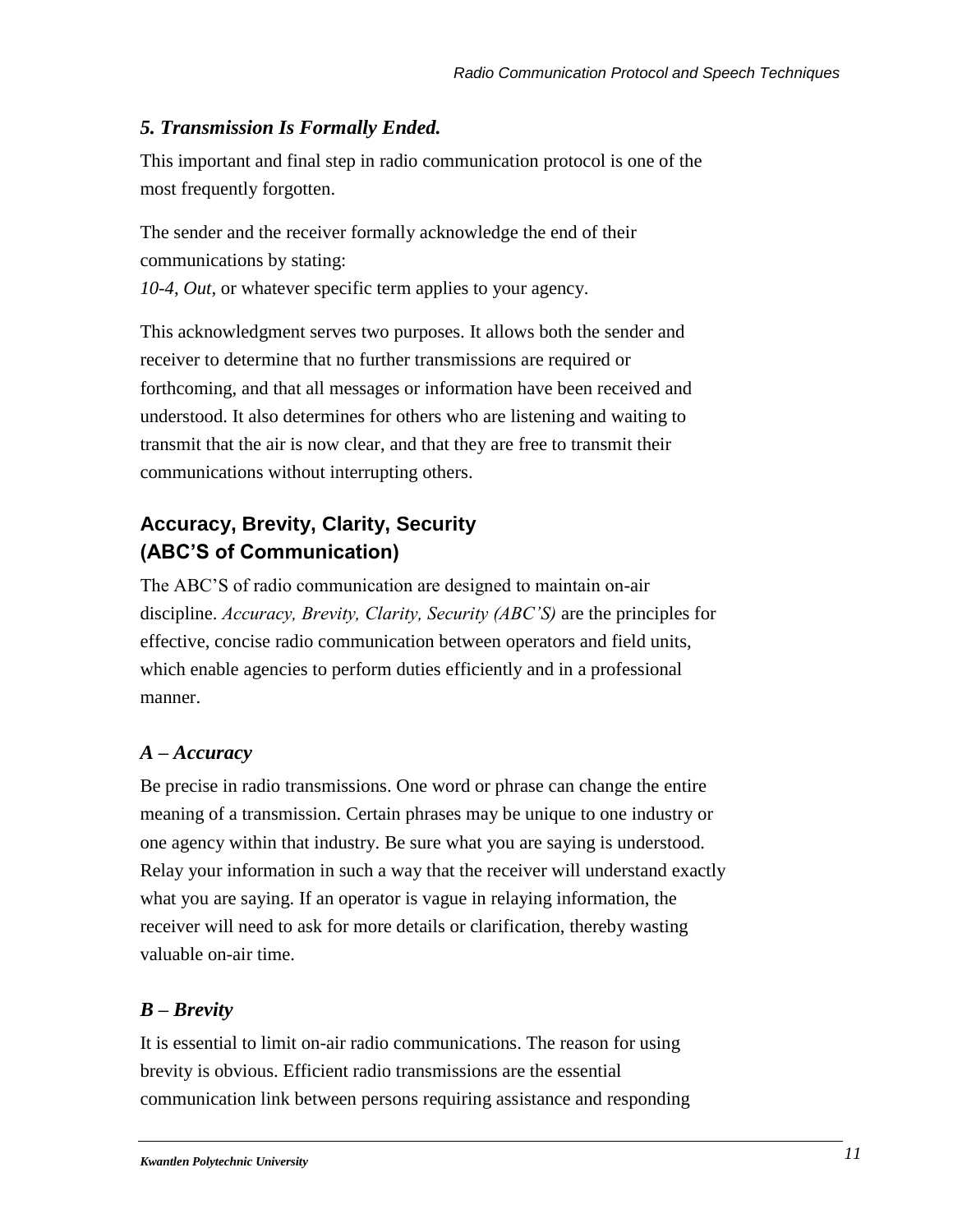agencies that are the source of that assistance. If a message or information can be relayed in three words and have the necessary impact, there is no need to say it in twenty-five words.

### *C – Clarity*

When transmitting on air, speak each word or phrase plainly and clearly to prevent words from running together. Keep your speed, rhythm, and rate of speech constant, neither too fast nor too slow. Remember that the receiver of your message/information may be writing it down. Clear and concise enunciation and pronunciation is an advantage when words or phrases need to be spelled over the air. Use the phonetic alphabet as dictated by your agency. Pace yourself using the rhythm of ordinary face-to-face communications. When separating words or phrases, remember to use *break* or *stop check* rather that using unnecessary sounds such as *er* or *um.*

Use a moderate tone when transmitting. There is no need to shout, to accent syllables, or to speak rapidly. The pitch and quality of your voice must be easy to listen to. A voice that is too high can become extremely unpleasant to listen to, and a voice that is too low may be difficult to understand.

### *S – Security*

Almost every on-air transmission is equivalent to a public broadcast. Radio transmissions can be and are monitored by people who have scanners, including the news media. Be cautious and maintain a sense of confidentiality in incidents where sensitive information has to be sent or received. If information of a confidential or sensitive nature needs to be communicated, follow departmental policy, or request the receiver of the information to contact you by telephone if possible.

# <span id="page-18-0"></span>**Signal (or Radio) Checks**

When your radio station requires a signal (or radio) check, follow this procedure:

Call another station and request a radio check.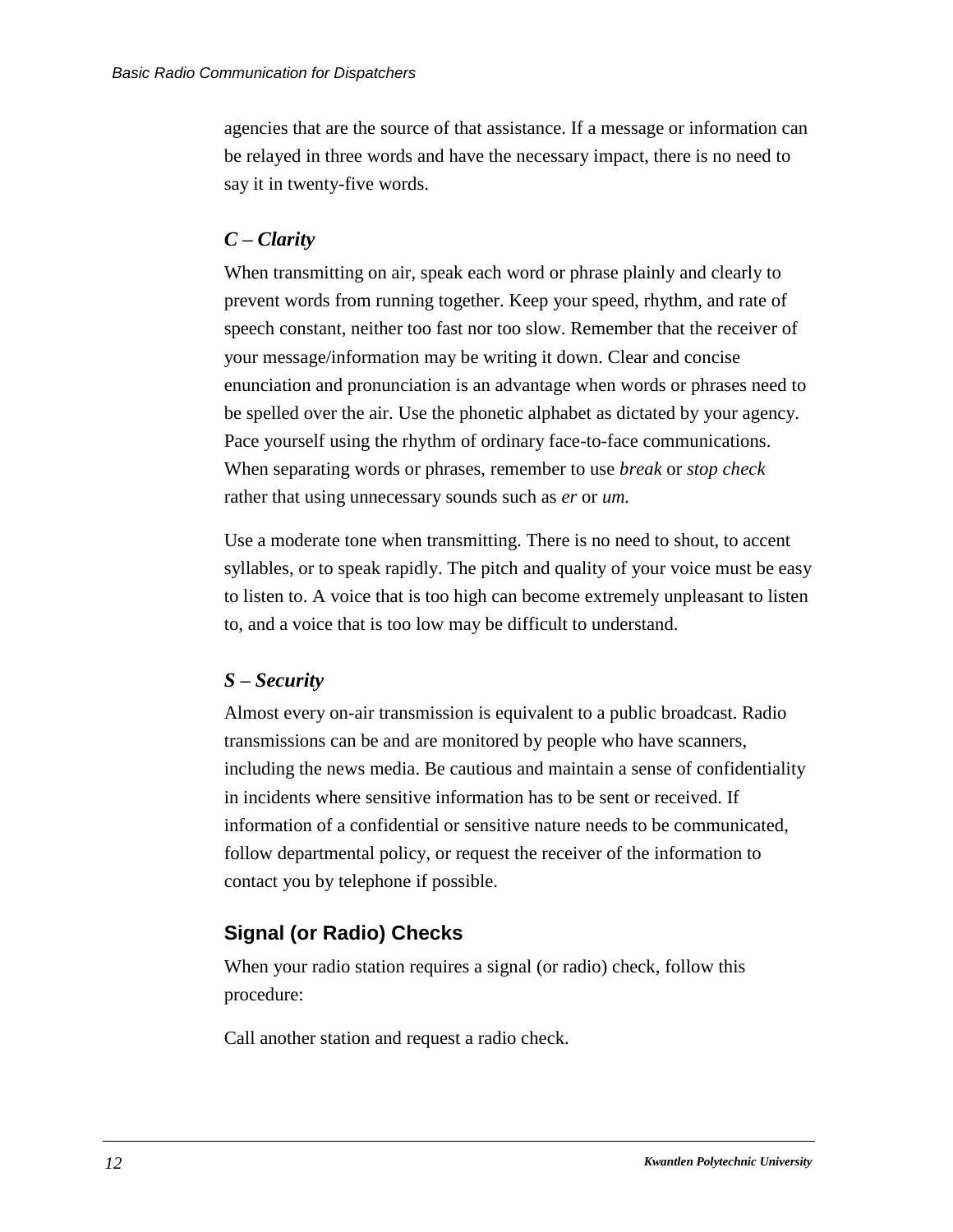The signal check consists of "SIGNAL CHECK 1, 2, 3, 4, 5. HOW DO YOU READ ME? OVER."

Your station identification (call sign) should be transmitted during such test transmissions.

Signal checks should not last more than 10 seconds.

When replying or receiving a reply to a signal check, the following readability scale should be used:

- 1. Bad (unreadable)
- 2. Poor (readable now and then)
- 3. Fair (readable but with difficulty)
- 4. Good (readable)
- 5. Excellent (perfectly readable)

#### **Examples:**

COMMUNICATIONS

THIS IS

CAR ONE FOUR

REQUEST SIGNAL CHECK 1, 2, 3, 4, 5. HOW DO YOU READ ME? OVER

CAR ONE FOUR

THIS IS

#### COMMUNICATIONS

#### READING YOU STRENGTH FIVE

**OVER**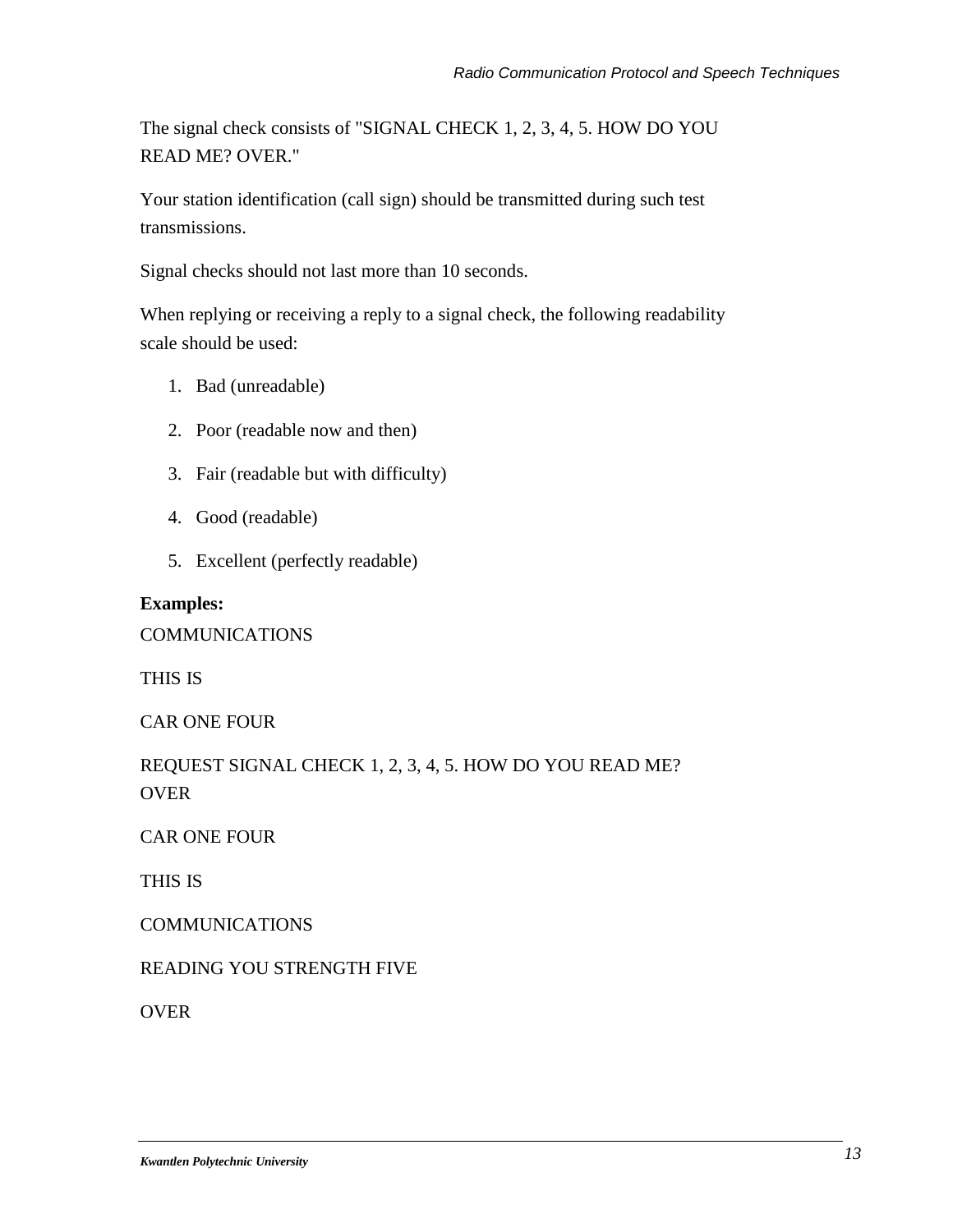# <span id="page-20-0"></span>**Professional and Proficient Radio Communications**

Effective on-air radio communication is a critical skill that takes time and experience to develop. The role of any dispatcher carries with it enormous responsibility and is an integral part of an agency's effectiveness in serving the public. The efficiency of an agency's operation and customer service is often directly related to the call takers' and dispatchers' ability to fulfill their responsibilities.

Individual radio dispatchers are part of a team and will act, react, and interact with other members of that team in various ways. Members may have shared emotional reactions and responses to situations, but may also react and respond differently from other team members.

Regardless of any emotional responses, radio communicators must perform all their duties, in all situations, with professionalism and control. Communicators may find it difficult to control their emotions on the air when they are feeling pushed to their limits, or when they make errors and are embarrassed. Responding in a professional manner to an unprofessional remark, or appearing calm when feeling frustrated or angry by an incident, may be difficult, and it may require much time and effort to become skillful at staying in control in such situations, but it is absolutely essential. There is no room for egos, individualism, or cute remarks in radio communication.

# *Appropriate Words and Phrases*

The efficient use of radio airtime depends to a large extent on articulation of words and phrases used by a dispatcher. Transmitting and receiving radio messages/information must follow a standard format. Using anything but the expected and anticipated phraseology will result in confusion. It may also result in unnecessary repetition of a message or inaccuracy of information.

Always transmit in whole – but brief – sentences. Never ramble.

# *Radio Courtesy*

Radio operators should always assume gratitude. *Please, thank you,* and *you're welcome,* have absolutely no place in the receiving or transmitting of messages or information. Avoid becoming too familiar with personnel on the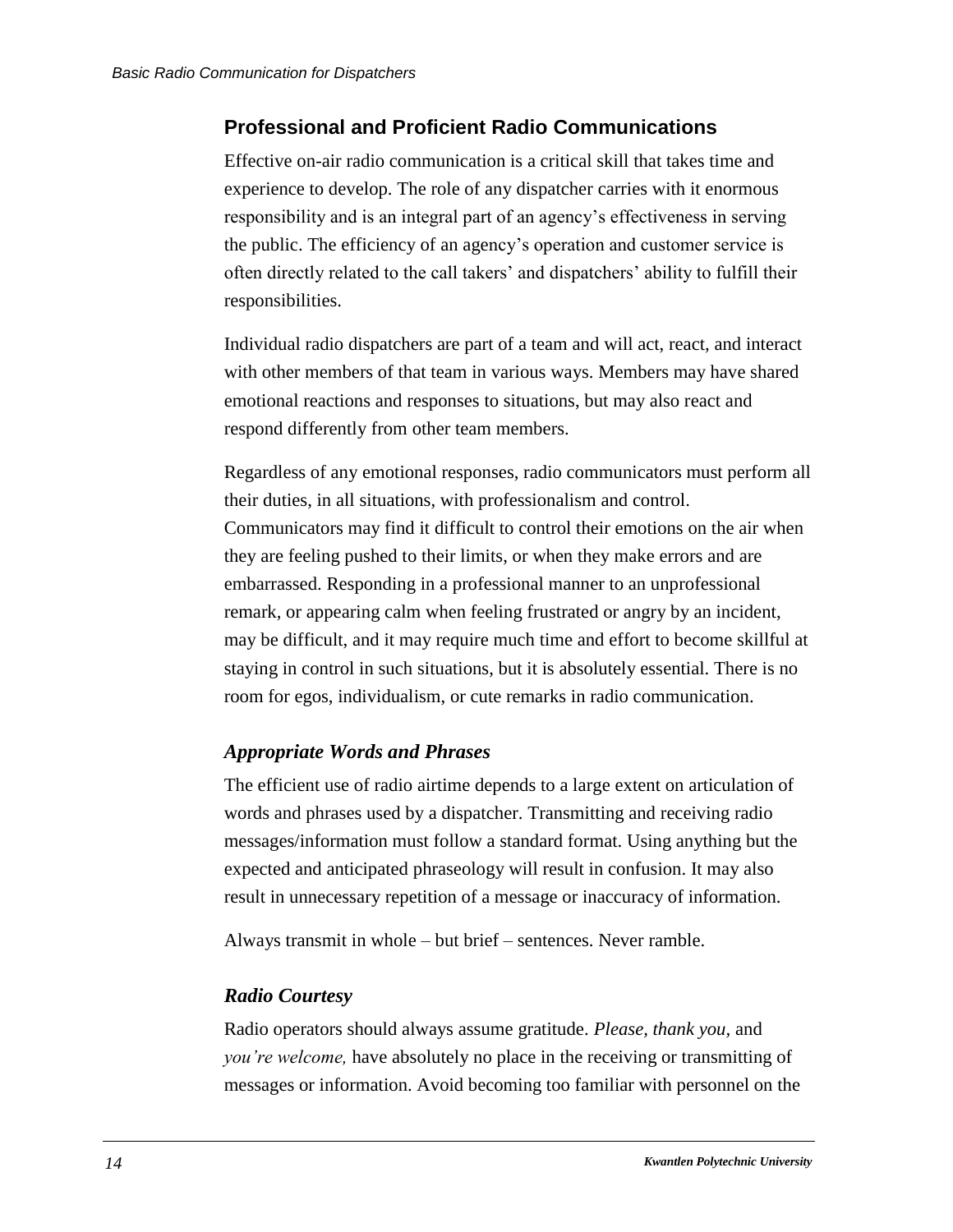air. Remember that outsiders may be listening, and that charming or cute remarks are not so cute when played back from a recording.

Naturally, conflicts will happen on air. Always be professional while transmitting, and solve interpersonal conflicts later, either on the telephone or face to face. It is your responsibility as a dispatcher to maintain radio control in a professional manner. You will never regret adhering to this standard.

### *Timing*

Before transmitting, pause, listen, and ensure that you are not about to interrupt or interfere with on-going communication or those of a higher priority. Use *breaks* or *stop checks* as needed in long transmissions. If you do need to interrupt a transmission already in progress, wait for a natural break to do so and be certain that what you are about to say is actually more important than what is already being communicated.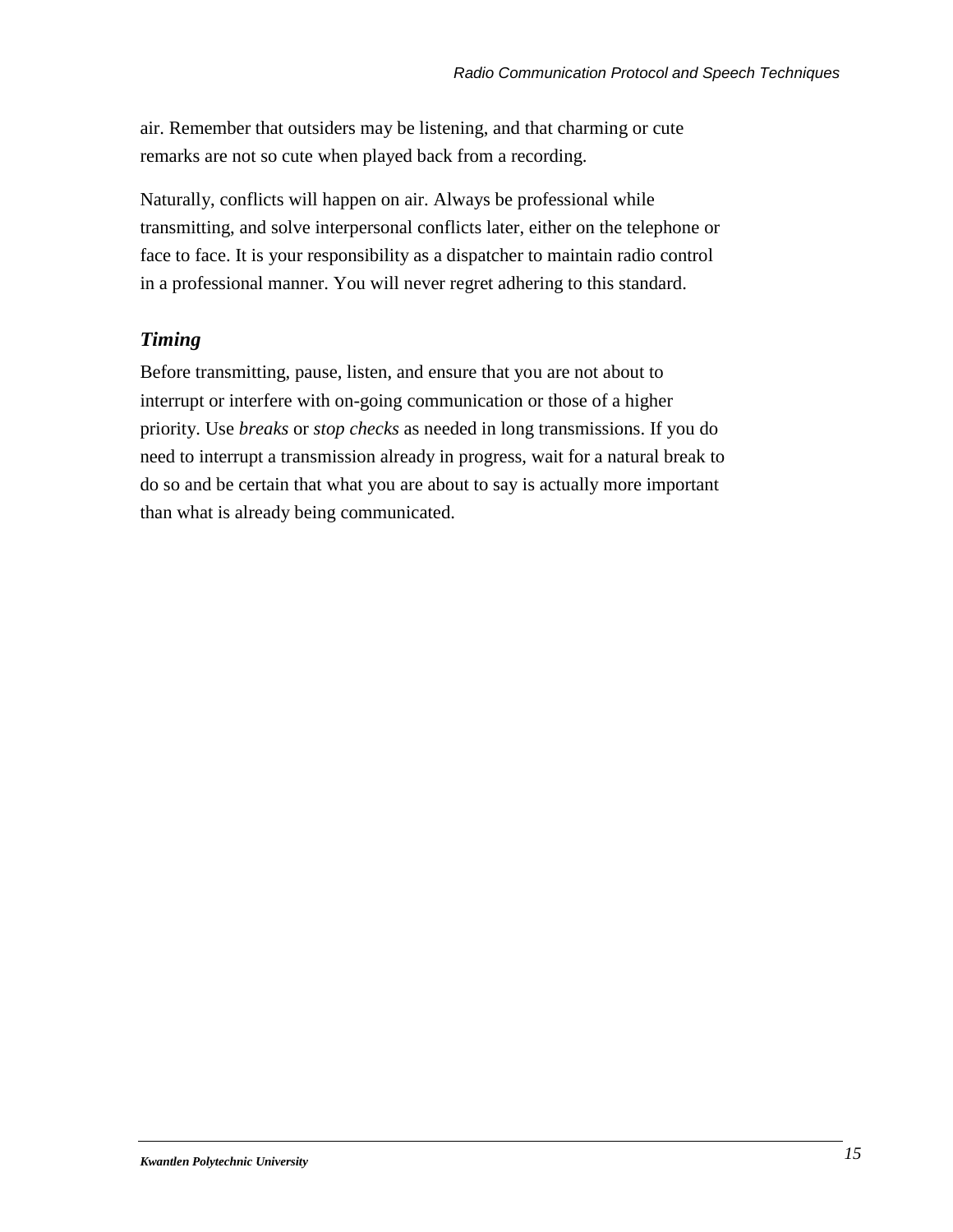*Basic Radio Communication for Dispatchers*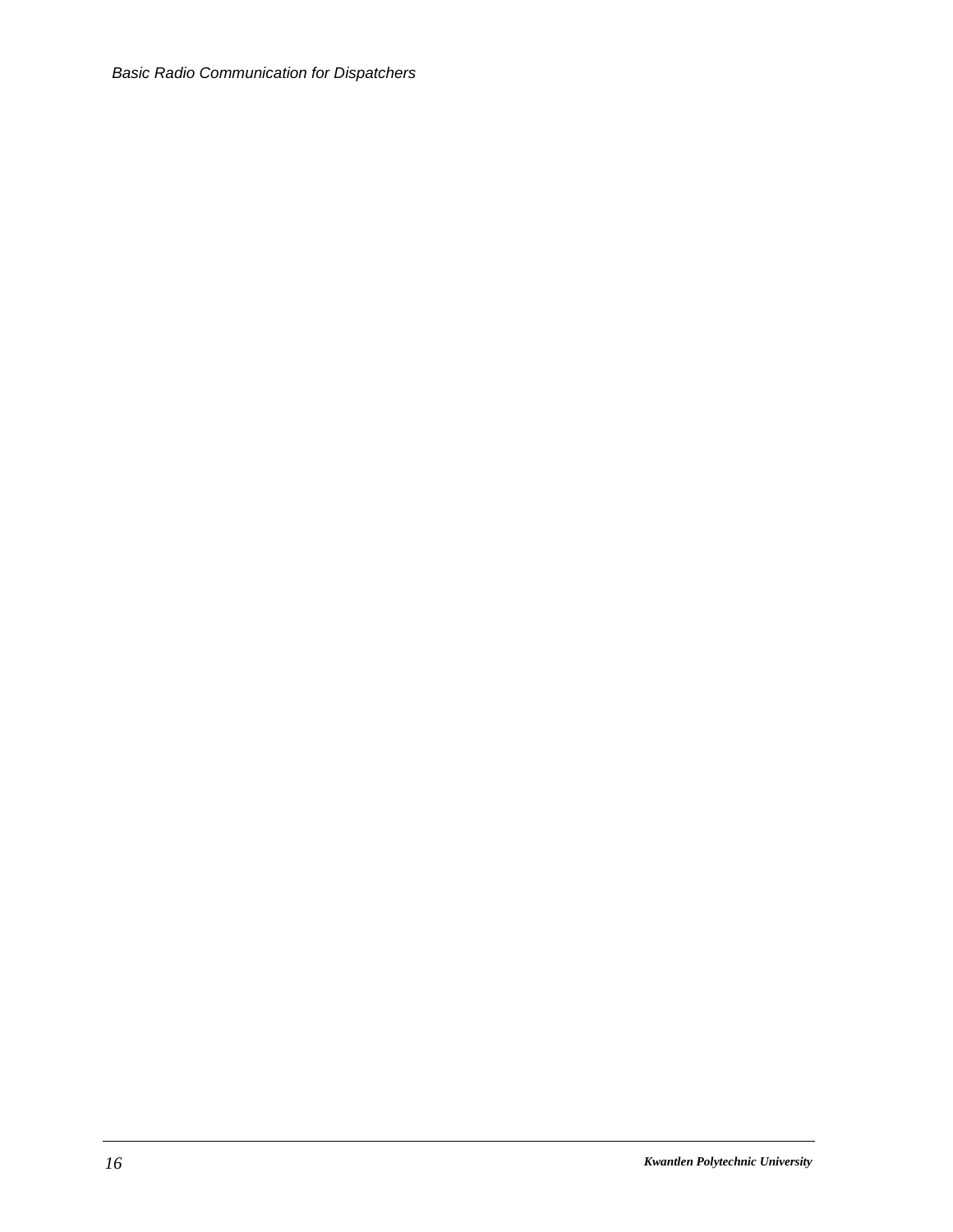# <span id="page-23-0"></span>Chapter 3: Radio Code Systems

# <span id="page-23-1"></span>**Radio Codes**

The initial purpose for developing and implementing the use of radio communication codes was an attempt to shorten transmission of messages. Some agencies believe that the use of the 10 Code affords some degree of privacy. Over the years, different service agencies have implemented codes in radio transmissions in an attempt to relay information in secrecy to avoid unwanted detection by the public, the media, or other interested parties.

The main concern with the use of codes is the variations from one agency to another. Communication between agencies is often confusing, and the potential for misinterpretation is greater when relying on a code for radio transmissions. The implementation of digital radio systems has reduced the need for codes and many agencies are switching to plain language radio transmissions. Dispatchers must always be aware that radio codes relayed from another agency even within their own jurisdiction may have a totally different meaning.

A dispatcher who changes agencies or jurisdictions is often required to learn different codes for radio transmissions. During times of stress, this employee runs the risk of reverting back to a former and more familiar code. The potential for risking the safety of department personnel may have severe consequences.

The use of codes in radio communications is widespread and varies considerably from agency to agency. Codes have almost become part of the language and culture of many emergency services. For whatever reason, they have evolved to what they are today and are likely to stay in radio communication.

# <span id="page-23-2"></span>**Alphabetic Letters and Numerals**

The phonetic alphabet is a system of associating a specific word with each letter of the alphabet. Phonetic alphabets are used in radio broadcasting and voice communications to promote consistency among personnel and minimize errors in the understanding of verbal messages. Using the phonetic alphabet,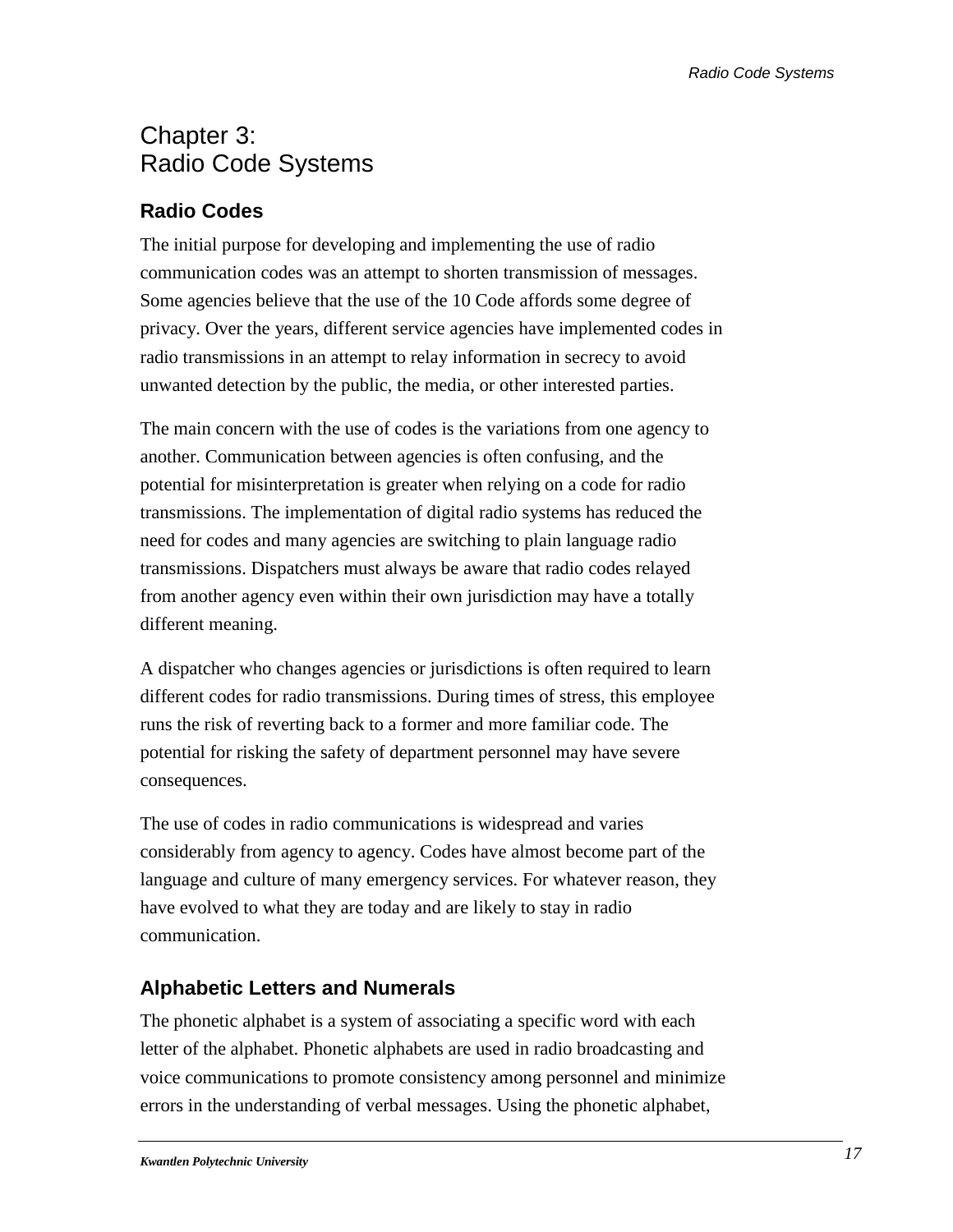people can convey without ambiguity letters that are easy to misinterpret on the phone. In this way, "Sierra" and "Fox trot" are much easier to distinguish than S and F, which tend to sound alike over the telephone or radio. It is also more effective to convey difficult names with the phonetic alphabet. Also, the string of individual letters or numbers (alphanumeric code) that make up a model number, part number, vehicle identification number or serial number can be more accurately transmitted via radio or telephone through the use of a phonetic alphabet translation.

The I.T.U. (International Telecommunications Union) Phonetic Alphabet or International Phonetic Alphabet, is the system most commonly used in Canada.

# <span id="page-24-0"></span>**I.T.U. Phonetic Alphabet**

| $A - ALPHA$ (al-fah)        |
|-----------------------------|
| $B - BRAVO$ (brah-vo)       |
| $C$ – CHARLIE  (char-lee)   |
| $D$ – DELTA (dell-ta)       |
|                             |
| $F - FOX TROT$ (foks-trot)  |
|                             |
| $H - HOTEL$ (hoe-tell)      |
| $I - INDIA$ (in-dee-ah)     |
| $J$ – JULIET  (jew-lee-ett) |
|                             |
|                             |
| $M$ – MIKE (mike)           |

| $N - NOVEMBER$ (no-vem-bur)    |
|--------------------------------|
| $O$ – OSCAR  (oss-car)         |
|                                |
| $Q$ – QUEBEC  (kee-beck)       |
| $R - \text{ROMEO}$ (row-me-oh) |
| $S-SIERRA$ (see-air-rah)       |
| $T - TANGO$ (tang-go)          |
| $U$ – UNIFORM  (you-nee-form)  |
| $V - VICTOR$ (vik-tar)         |
| $W$ – WHISKEY  (wis-key)       |
| $X - X-RAY$ (ecks-ray)         |
| $Y - YANKEE$ (yang-key)        |
|                                |

It is important to use this system as printed and not substitute alternate words. You must become so familiar with the system your agency uses that you begin to *think* in terms of the phonetic alphabet instead of individual letters or numbers.

It is common practice when broadcasting or speaking over the telephone, to first state the common pronunciation of the word, followed by the spelling of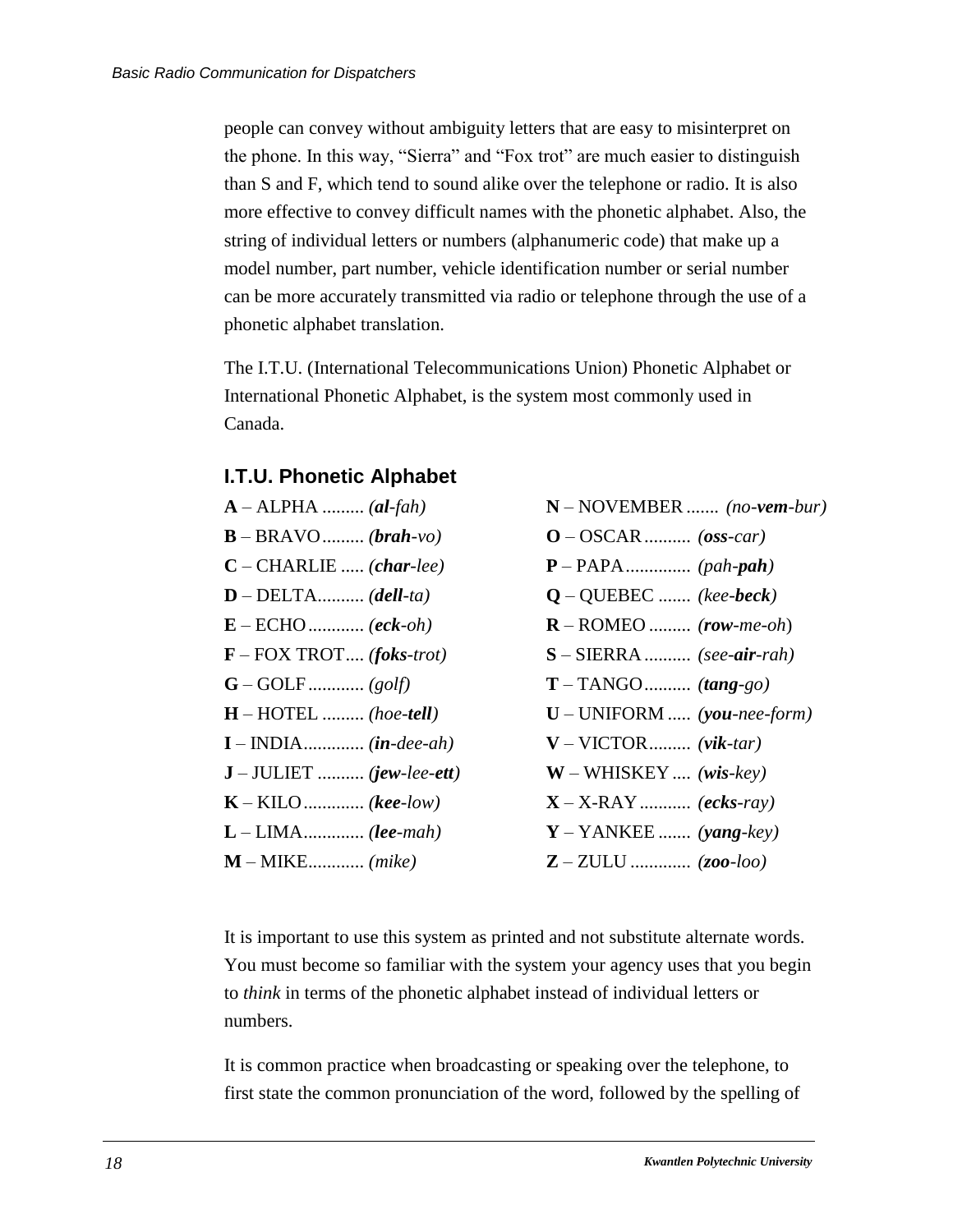it using the phonetic alphabet. For example you would say, "The surname is *Smith*, spelled Sierra, Mike, India, Tango, Hotel." *Never* repeat the letter followed by the phonetic such as "S-Sierra, M-Mike, I-India, T-Tango, H-Hotel." It does not flow, and becomes confusing to the person listening or trying to copy ("Is it 'Smith' or 'Ssmmiitthh' or something else altogether?"). If you are unable to pronounce a surname, state the first name and then, "Last name I spell...november, golf, uniform, yankee, echo, november" [NGUYEN].

With practise, you will be able to *think* in terms of the phonetic alphabet.

# <span id="page-25-0"></span>**Transmission of Numbers**

Numbers zero through nine should be pronounced as follows:

..................... *(zee-ro)* ..................... *(wun)* ..................... *(too)* ..................... *(thu-ree)* ..................... *(fu-or)* ..................... *(fa-ive)* ..................... *(siks)* ..................... *(sev-ven)* ..................... *(ate)* ..................... *(nie-yen)* (or *NIN-er* as per the Industry Canada Study Guide for Radiotelephone Operator's Restricted Certificate – Aeronautical) Note: Use *Zero* instead of *Oh,* which is ambiguous.

Always enunciate clearly and do not group numbers together. All numbers except whole thousands should be transmitted by pronouncing each digit separately. Whole thousands should be transmitted by pronouncing each digit in the number of thousands followed by the word "thousand".

*Examples:*

| 5,800 becomes five eight zero zero |  |
|------------------------------------|--|
|                                    |  |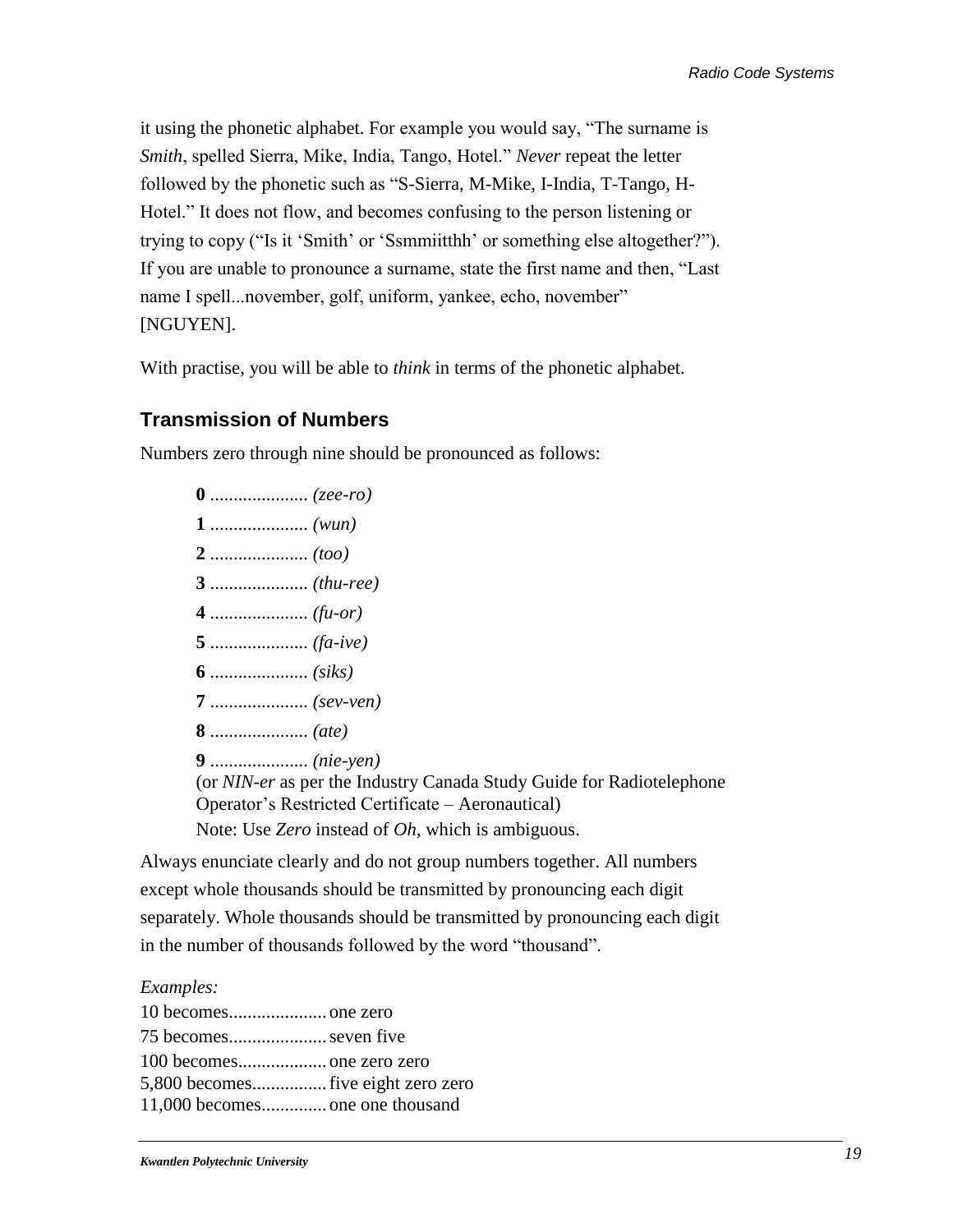68.009 becomes..............six eight zero zero nine *A street address would be stated as follows:* "One four zero zero Bargen Drive, bravo, alpha, romeo, golf, echo, november." (1400 Bargen Drive)

#### *Broadcast vehicle plates as follow:*

"Vehicle is a red late-model, four-door Jeep, BCL: whiskey, charlie, x-ray, one, seven, three" (WCX173).

When broadcasting alphanumeric information, state each numeric carefully with each alpha character followed immediately by its phonetic word.

#### *For example, to broadcast "1B2G36T4", state:*

"One, Bravo, two, Golf, three, six, Tango, four." Each number and letter is pronounced separately; in other words, you would **not** say "One, B-Bravo, two, G-Golf, *thirty six*, T-Tango, four."

Numbers containing a decimal point shall be transmitted as above, with the decimal point indicated by the word "decimal".

Example:

121.5 becomes............ one two one decimal five Monetary denominations, when transmitted with groups of digits, should be transmitted in the sequence in which they are written.

Examples:

\$17.25 becomes.......... dollars one seven decimal two five \$ .75 becomes............. seven five cents

# <span id="page-26-0"></span>**Use of 24 Hour Clock**

All times used in dispatching and in writing reports will be given in the 24 hour clock. Many public agencies commonly use the 24-hour-clock for dispatching and writing reports. This minimizes errors in reporting, and removes the need to add 'a.m.' or 'p.m.' after the time.

Midnight is both the starting and ending point on a twenty-four hour clock. Time measurements are displayed as four-digit numbers. Midnight is referred to as 2400 (twenty four hundred hours), but one minute after is 0001 hours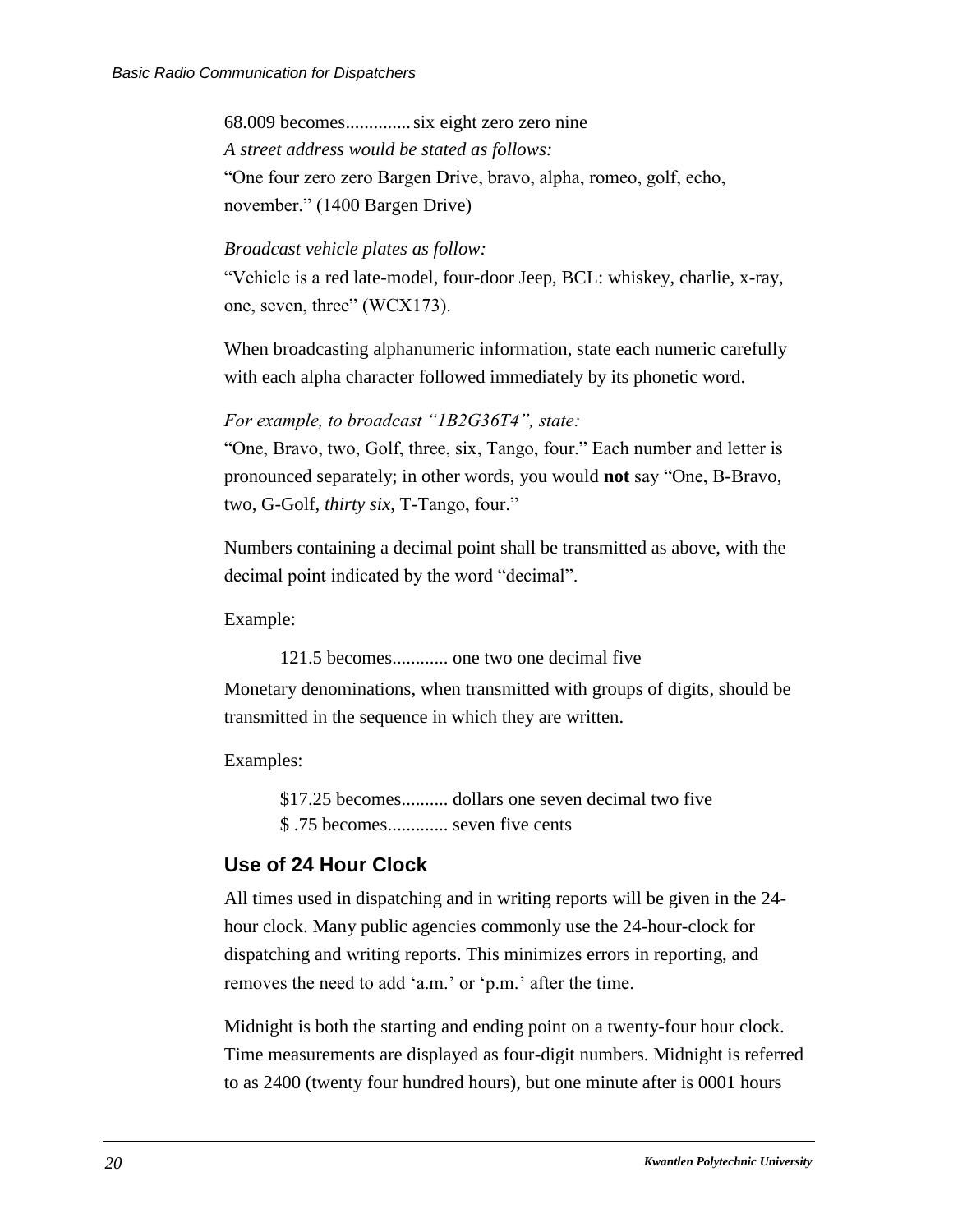(zero, zero, zero, one hours). The two rightmost digits register *minutes* (00 to 59), while the two leftmost digits register *hours* (00 to 24). For example, 3:15 a.m. is 0315 hours (pronounced "zero three fifteen"), 2 p.m. is 1400 hours (pronounced "fourteen hundred hours"), and 7:25 p.m. is 1925 hours (pronounced "nineteen twenty-five hours").

Like the phonetic alphabet, twenty-four hour time is used for consistency and to minimize errors during radio transmissions and in written reports. In order to become efficient in your job, you must be thoroughly familiar with this system of time-keeping and learn to think about the passage of time in terms of a twenty-four hour cycle rather than a twelve hour one.

The quickest and easiest way to learn this system is to set your watch to this time and use it every day.

# <span id="page-27-0"></span>**Other Codes**

The following are examples of codes that may be used by some agencies. Although your agency may use plain language in radio transmissions, be aware that codes may differ.

CODES 1, 2, and 3 may be used by the dispatcher to indicate to the field unit the degree of urgency required in his/her response. The field unit may use the code to indicate to the communications operator how they are responding or wishes to respond to a situation encountered in the field.

CODES 4, 5, and 6 will be used by the field unit or the communications operator to indicate the known or suspected status of the situation.

| CODE 1Routine |                                                                                                                                     |
|---------------|-------------------------------------------------------------------------------------------------------------------------------------|
|               | CODE 2Respond as quickly as possibly without using<br>emergency equipment and complying with provisions<br>of the Motor Vehicle Act |
|               | CODE 3Respond at once using emergency equipment                                                                                     |
|               | CODE 4Emergency operation/situation giving calling unit/base<br>station air control                                                 |
|               | CODE 5Use CAUTION – situation/operation may be dangerous                                                                            |
|               | CODE 6Hostage situation                                                                                                             |
|               |                                                                                                                                     |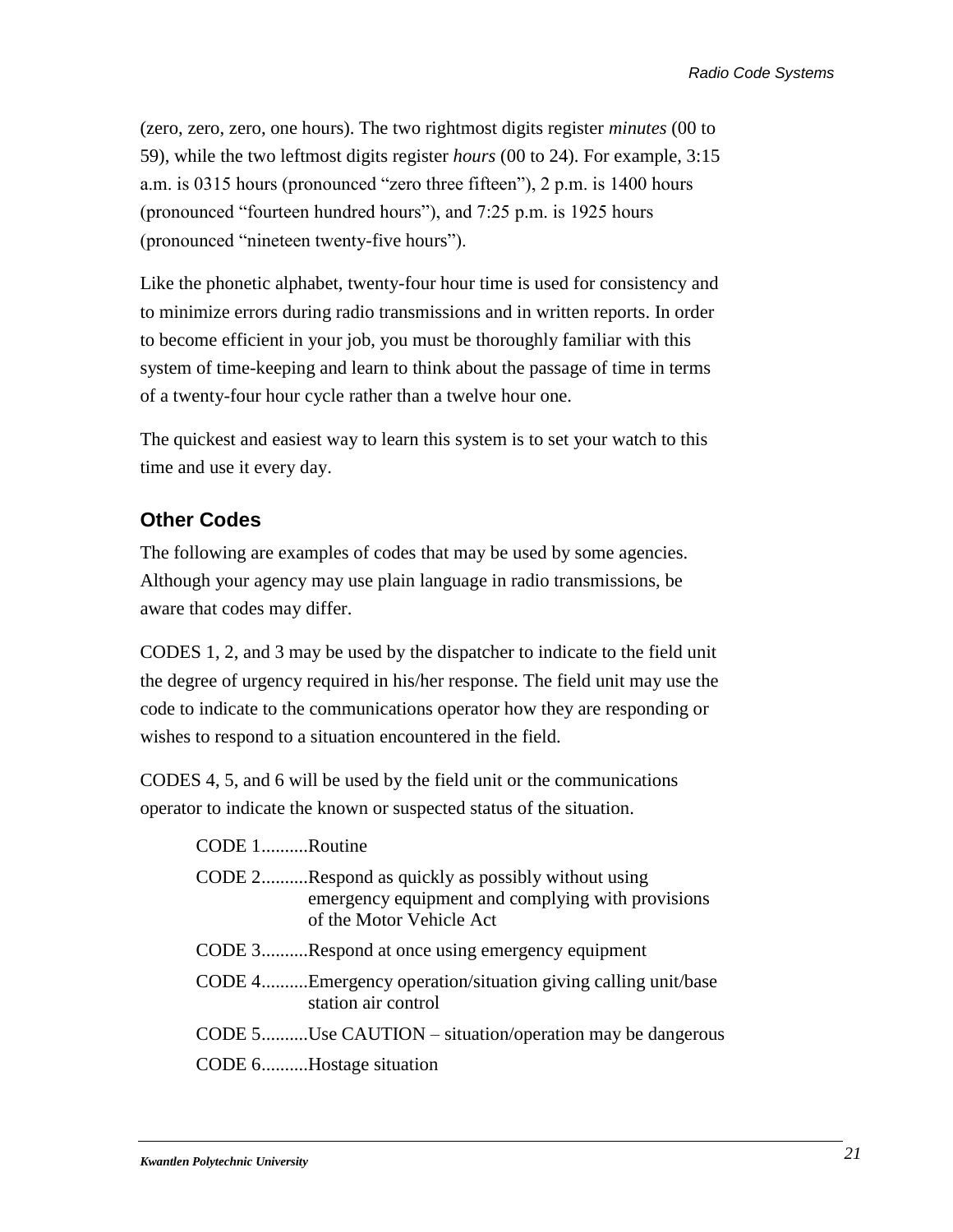The International Hospital Standard uses the following codes:

CODE BLACK ..........Bomb threat CODE BLUE .............Cardiac arrest CODE GREY.............Shock trauma CODE GREEN ..........Evacuation CODE ORANGE.......Disaster CODE RED................Fire CODE WHITE...........Aggressive/violent patient CODE YELLOW.......Missing patient

### <span id="page-28-0"></span>**Use of Codes**

New and inexperienced dispatchers often mix words or phrases with the use of codes. They might repeat the meaning of the code using additional or unnecessary words or phrases, defeating the reason for using the code. This should never be done as it is a waste of valuable air time.

#### *Examples:*

| <b>Incorrect:</b> | "Please 10-9 (Repeat) that last part, I didn't get it all"              |
|-------------------|-------------------------------------------------------------------------|
| <b>Correct:</b>   | " $10-9$ all after"                                                     |
| <b>Incorrect:</b> | "Please 10-12 (Stand by) for a minute, I'm extremely busy<br>right now" |
| Correct:          | " $10-12$ for 1 minute"                                                 |

# <span id="page-28-1"></span>**Radio Communication Words and Phrases.**

### *Procedural Words and Phrases*

Although it is difficult to set out precise plain language/clear text phraseology that is standard throughout all emergency services, slang expressions should not be used. Radio communicators are not air traffic controllers, amateur radio operators, or CBers and should not transmit as if they think they are. Refer to the *Industry Canada Study Guide for the Radiotelephone Operator's Restricted Certificate (Aeronautic)* for appropriate and current terminology and usage.

| <b>Word or Phrase</b> | <b>Meaning</b>                                     |
|-----------------------|----------------------------------------------------|
|                       | ACKNOWLEDGE Let me know that you have received and |
|                       | understood this message                            |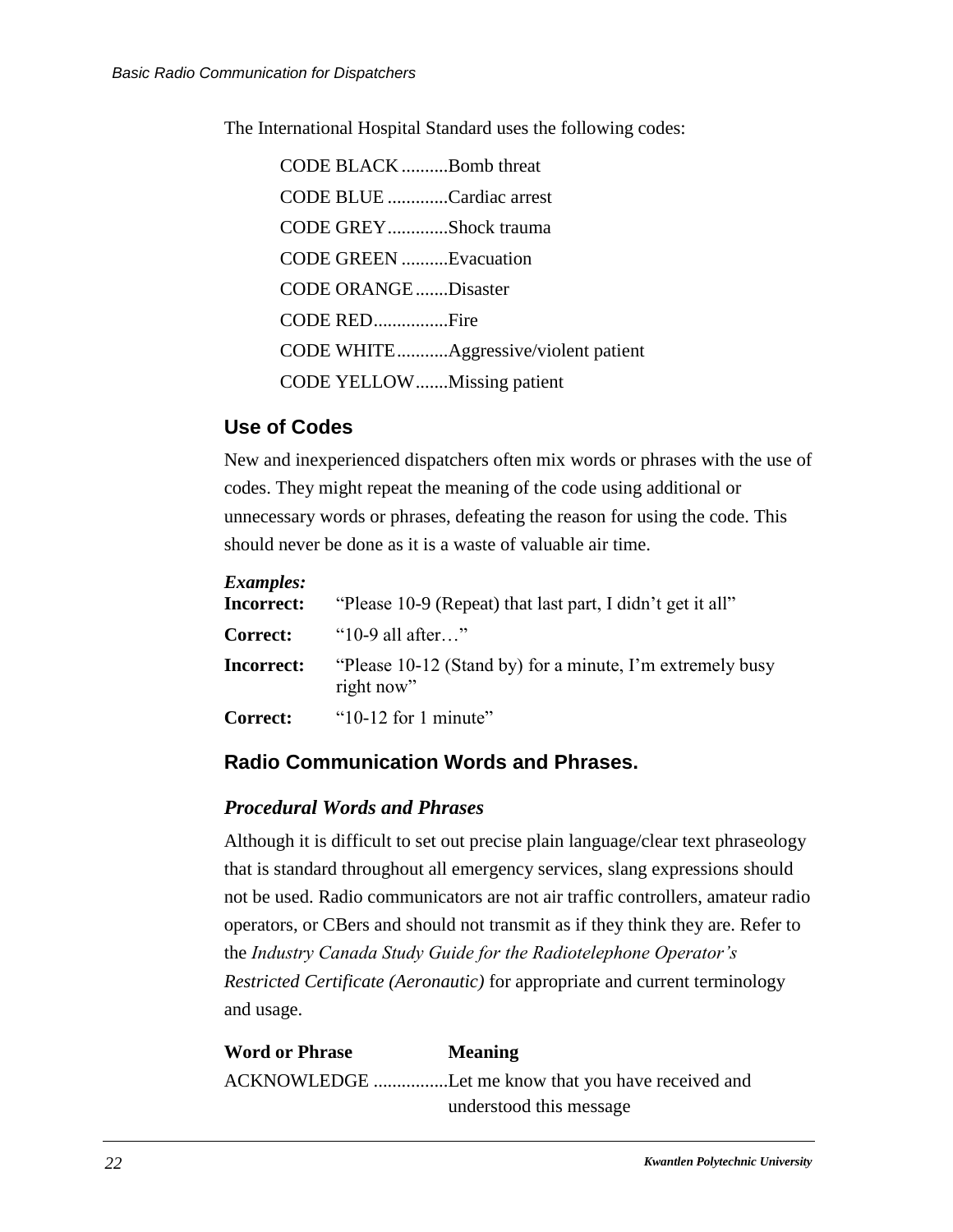| AFFIRMATIVEYes, or permission granted |                                                                                      |
|---------------------------------------|--------------------------------------------------------------------------------------|
|                                       | BREAKIndicates the separation between portions of the                                |
|                                       | message. (To be used when there is no clear                                          |
|                                       | distinction between the text and other portions                                      |
|                                       | of the message.)                                                                     |
|                                       | CHANNEL Change to channel _____ before proceeding                                    |
|                                       |                                                                                      |
|                                       | specified                                                                            |
|                                       |                                                                                      |
|                                       |                                                                                      |
|                                       | (message indicated). The correct version is                                          |
|                                       | DISREGARDConsider this transmission as not sent                                      |
| GO AHEADProceed with your message     |                                                                                      |
| HOW DO YOU READ?Self-explanatory      |                                                                                      |
| I SAY AGAIN Self-explanatory          |                                                                                      |
|                                       | (use instead of "I SAY AGAIN REPEAT").                                               |
| MONITOR Listen on (frequency)         |                                                                                      |
|                                       |                                                                                      |
|                                       |                                                                                      |
|                                       | expected                                                                             |
|                                       |                                                                                      |
|                                       |                                                                                      |
|                                       | response from you                                                                    |
|                                       | READ BACKRepeat all of this message back to me exactly as                            |
|                                       | received after I have given "OVER"                                                   |
|                                       | (Do not use the word "REPEAT".)                                                      |
|                                       |                                                                                      |
|                                       | ROGER NUMBERI have received your message number                                      |
| SAY AGAINSelf-explanatory             |                                                                                      |
|                                       | (Do not use the word "REPEAT")                                                       |
|                                       | STAND BYI must pause for a few seconds or minutes,                                   |
|                                       | please wait                                                                          |
| THAT IS CORRECTSelf-explanatory       |                                                                                      |
|                                       | VERIFY Check coding, check text with originator and                                  |
|                                       | send correct version                                                                 |
|                                       | WILCO Your instructions received, understood and will                                |
|                                       | be complied with                                                                     |
|                                       |                                                                                      |
|                                       | please send each word twice                                                          |
|                                       | (b) As information: Since communication is<br>difficult, I will send each word twice |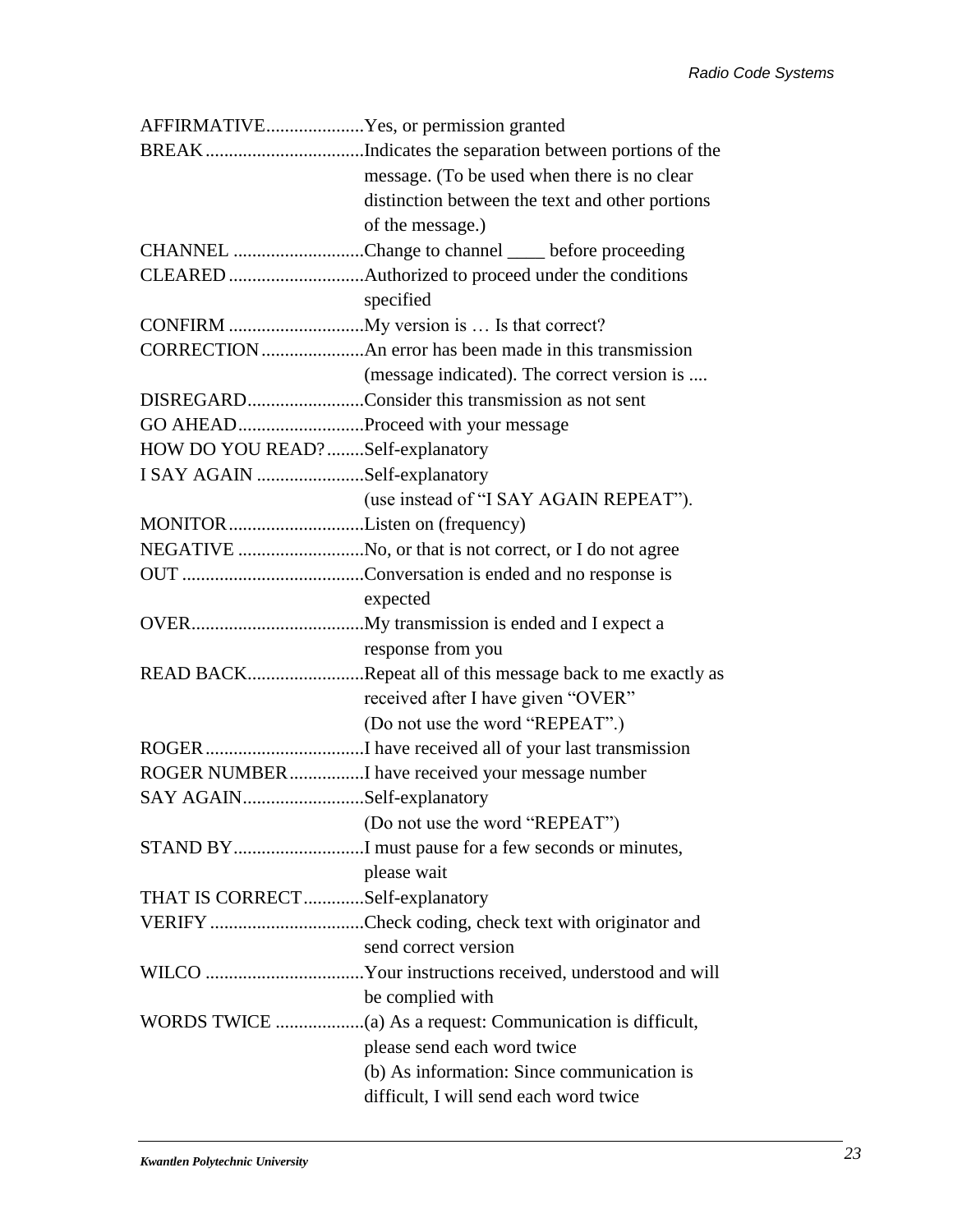### *Basic Radio Communication for Dispatchers*

*From Study Guide for the Radiotelephone Operator's Restricted Certificate (Aeronautical)*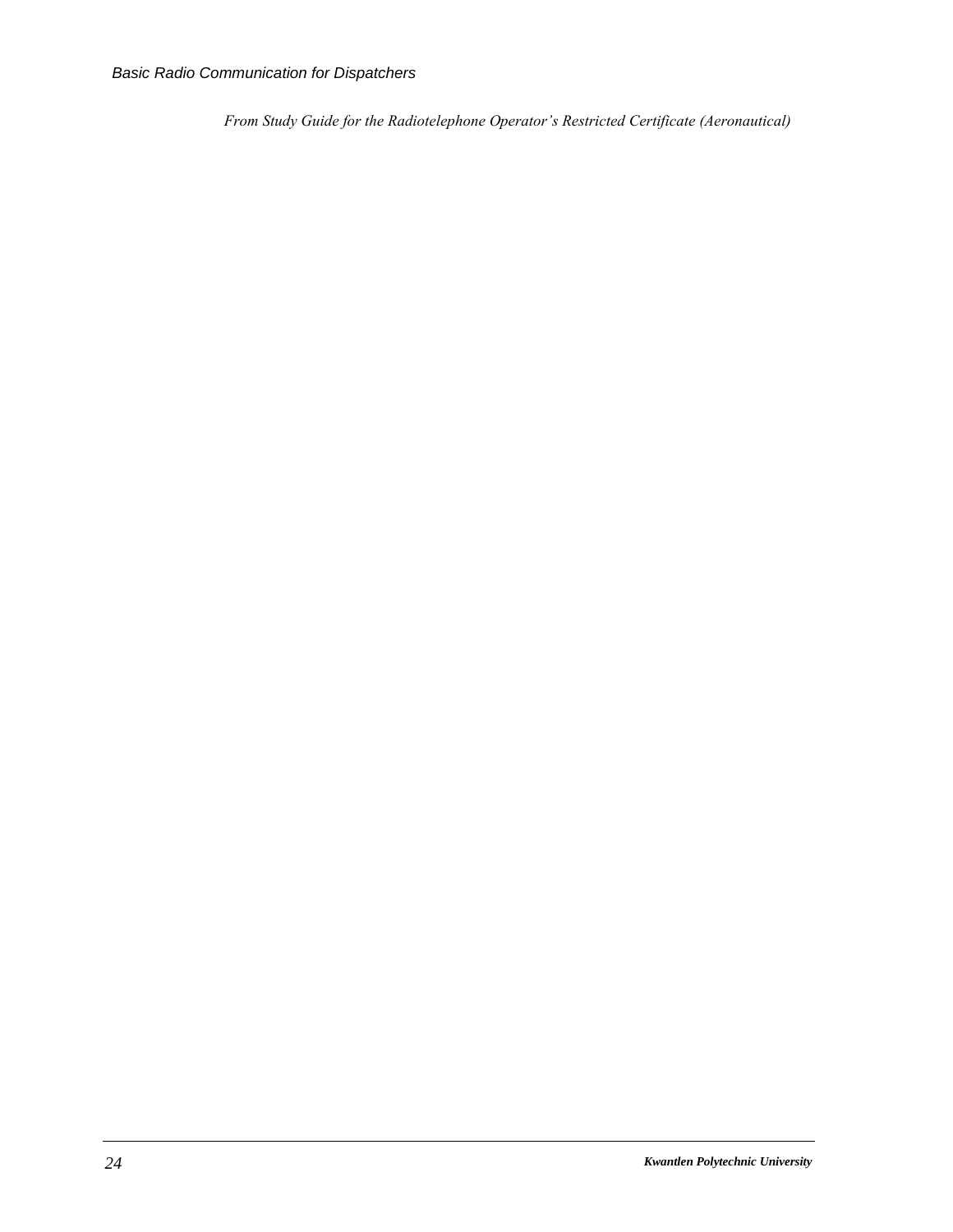# <span id="page-31-0"></span>**Plain Language/Clear Text**

More and more emergency service agencies are using and relying on the use of plain language or clear text in their radio communications. This method of transmitting messages involves simple and straightforward use of the English language in single words or short phrases. It is generally agreed that the use of plain language/clear text phraseology takes no longer than the use of codes and is more efficient as there is no need to memorize specific codes that may become confusing and easily forgotten under stress. Using plain language/clear text phraseology also eliminates confusion and misinterpretation between agencies.

# *Example (Fire Service)*

| <b>Field Unit:</b> | "Dispatch, this is Engine 3, Over"                                  |
|--------------------|---------------------------------------------------------------------|
| Dispatch:          | "Unit 3, this is Dispatch, Go Ahead"                                |
| <b>Field Unit:</b> | "Unit 3 has arrived, require hydro for wires down, Over"            |
| Dispatch:          | "Unit 3 copy you've arrived, request hydro attend,<br>Dispatch Out" |

# *Example (Police Service)*

|                            | <b>Field Unit:</b> "Radio, Bravo 4"                         |
|----------------------------|-------------------------------------------------------------|
| <b>Dispatch:</b> "Bravo 4" |                                                             |
|                            | <b>Field Unit:</b> "At scene, request hydro for wires down" |
|                            | <b>Dispatch:</b> "Bravo 4, copy, will advise their ETA"     |

# *Combinations*

Some emergency service agencies supplement plain language/clear text phraseology with the use of codes under certain circumstances. These combinations are often based on the standard 10 Code and/or the standard phonetic alphabet. Codes are often used to indicate injuries, deaths, bomb threats, arson or suspicious fires, or that a department member is in serious danger. Once these combination codes are transmitted, it is an indication that the situation is of a high priority and non-essential radio transmissions are to cease until the situation is under control.

Closely related to code words are call signs, which are used to identify field units and other agencies and units. Using call signs can provide an efficient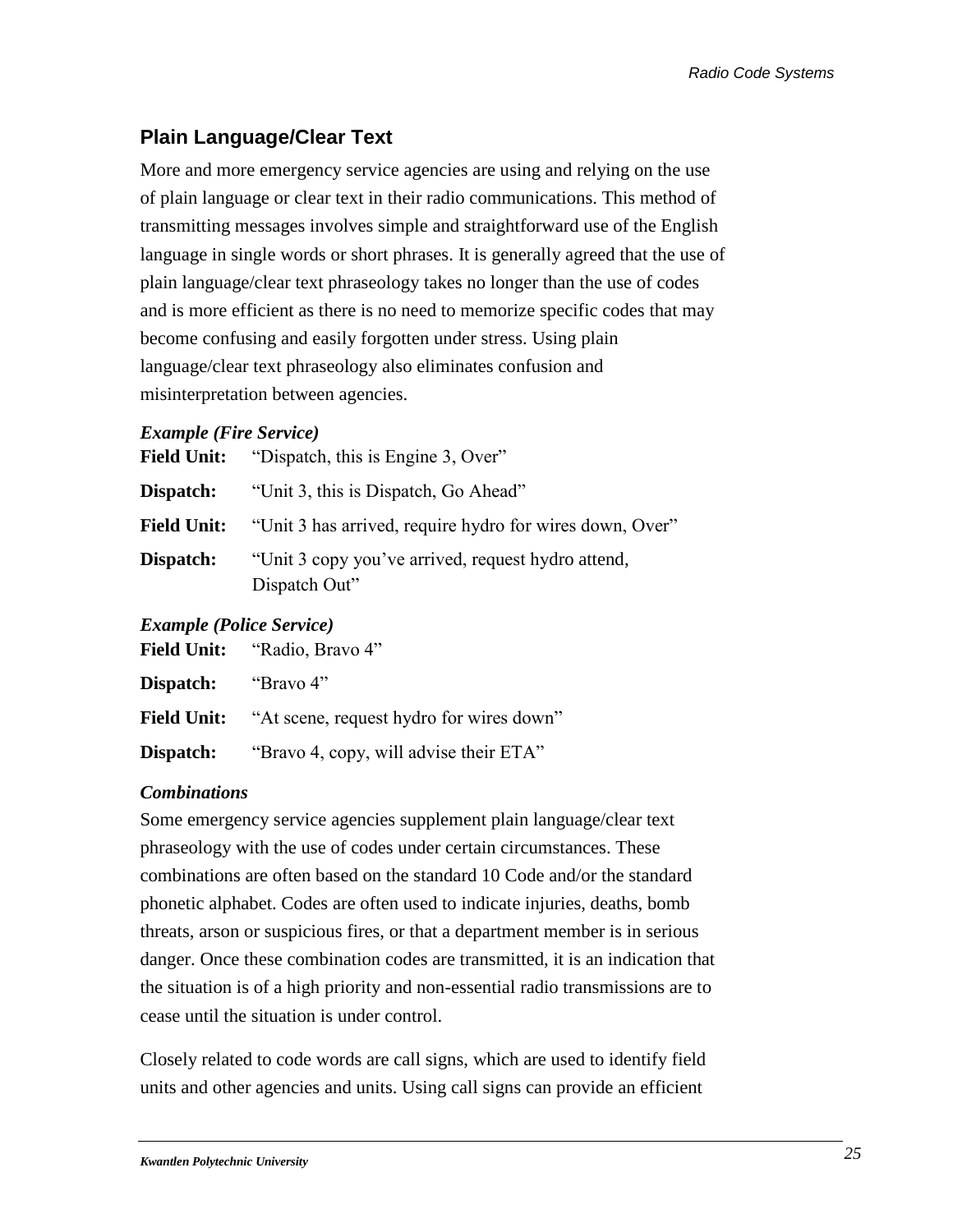way of organizing and monitoring department resources. The communication centre base station may also have a designated call sign such as *Control, Dispatch, Radio* or *Base.*

As you can see, there is potential for confusion caused by a lack of standardized codes or identifying call signs among emergency agencies. Communications can break down easily. For this reason the use of plain language/clear text phraseology may have a distinct advantage over the use of codes, especially if secrecy is not an issue.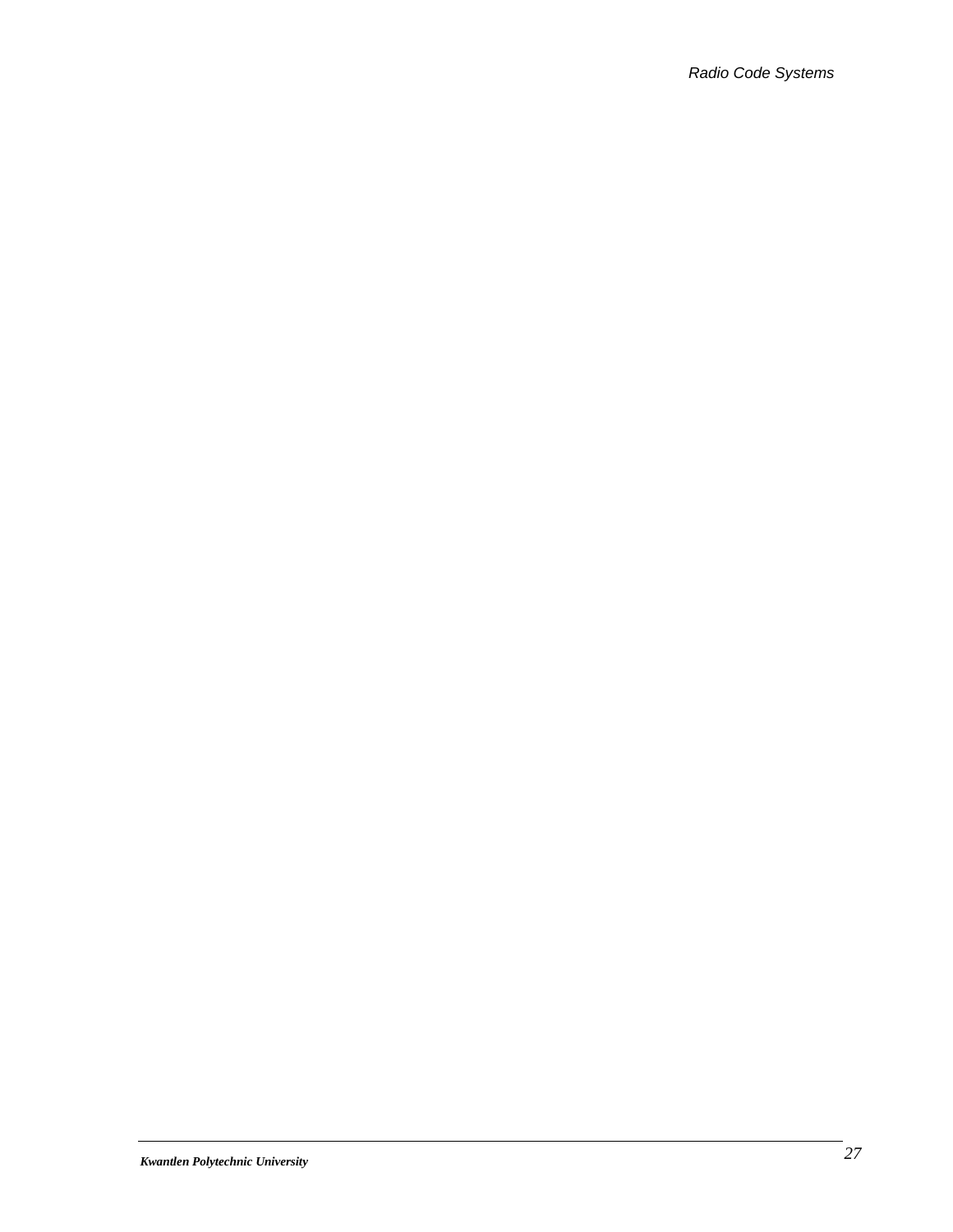# <span id="page-34-0"></span>Chapter 4: Radio Dispatching Methods

# <span id="page-34-1"></span>**Information to Dispatch a Call**

To dispatch a typical report, you will need to have the following information recorded and forward it to the field units:

# *Location of Incident*

When relaying descriptions of residences \ locations or direction of travel, do not use terms left or right, use proper directions, such as:

- Male requires assistance at the shelter at the northwest side of intersection
- Vehicle is disabled southbound Oak Street at King Edward in the curb lane
- The coach is located at the N.E. (north east) corner of the intersection.

In addition to the address, location information may include a physical description of the site, or landmarks to facilitate response by any personnel. For example, for the purpose of emergency services attendance, landmarks or cross streets would apply.

# *Details of Incident*

The information from the call taker should supply all the needed information and incident details.

# *Name of the Person to Contact*

The report for dispatching should make it clear which person should be contacted at the scene.

# *Subject Description*

In broadcasting the physical description of the subject, **be specific**. It should include as much of the following information as possible.

- Age or approximate age.
- Sex of subject.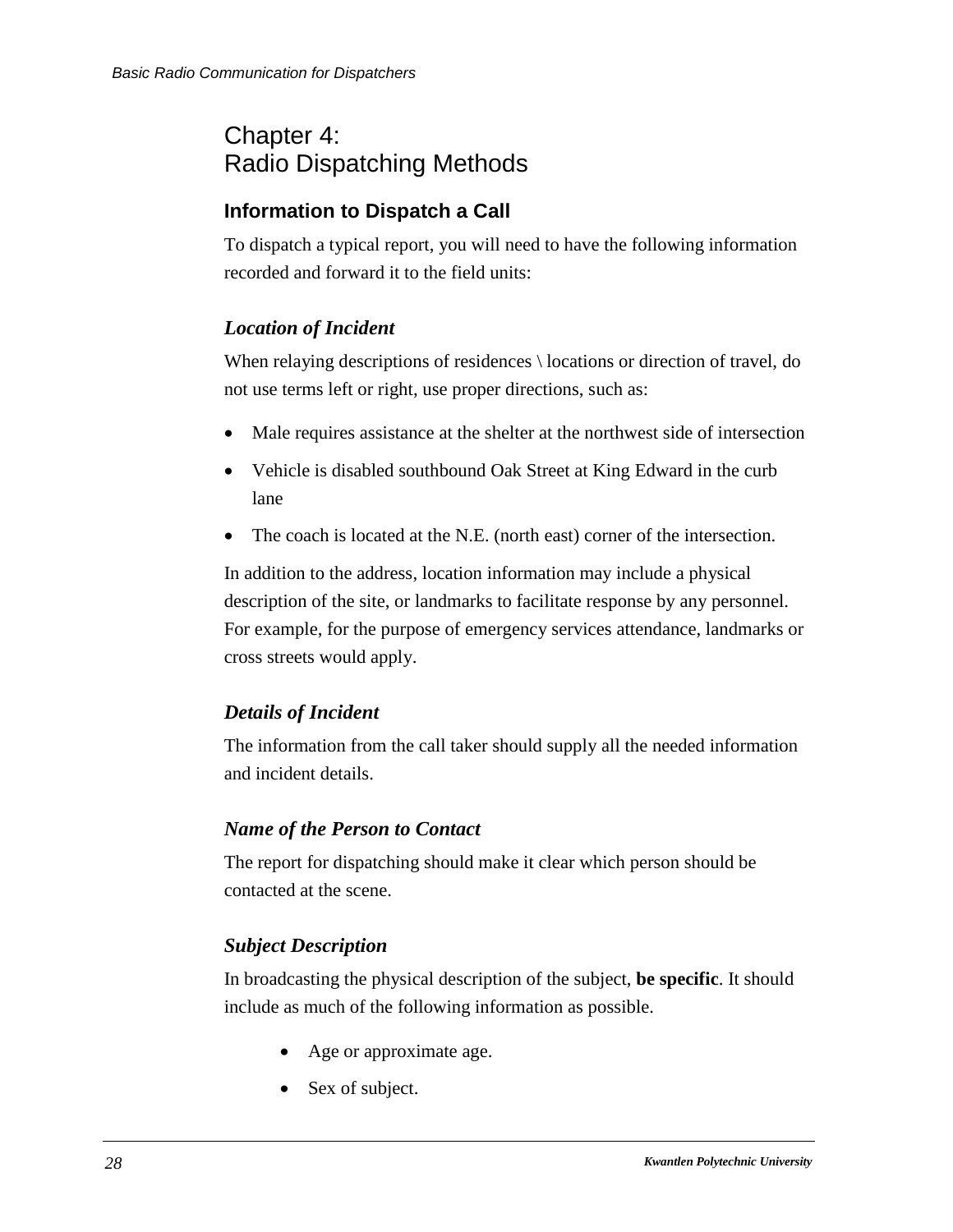- Height and weight of subject.
- Race of subject.
- Colour, length and style of hair.
- Facial hair if any (beard, mustache)
- Indication if eye- or sunglasses worn.
- Specific clothing description from head to toe, including colour, style, foot wear, head gear.
- Any known accent or speech impediment.
- Indicate any jewelry noted on subject; may include earrings, visible wrist or neck jewelry.
- Distinguishing marks or tattoos. If tattoos, be specific in their descriptions and location on the body. Distinguishing marks may include pockmarks, acne or scars.
- WEAPONS Was the subject *seen* carrying one or was the weapon simulated? If the weapon was seen, supply a full description of the type of weapon.
- In any situation that shows the slightest indication of violence or risk, or escalation to either, *always* include information about weapons whether or not seen or accessible.

# *Vehicle Information Broadcast*

As with subject information, be specific in describing the vehicle. A vehicle description should be done in a logical format. For example: *"silver 2001 Ford Mustang 2 door sedan, with BC license ABC123"* relays all of the pertinent information in a simple format.

An easy way to ensure you gather all the information is to remember the acronym C.Y.M.B.A.L.S.

| Colour of vehicle(If the vehicle is two-toned or multicolored, |
|----------------------------------------------------------------|
| <i>identify</i> where the colours are on the vehicle.)         |
| Year of vehicle(Specify year if known, or approximate age of   |
| <i>vehicle as in "late-model Ford Taurus".)</i>                |
| Make of vehicle(Specify the make, as in Ford, and the model if |
| known, as in Taurus.)                                          |
|                                                                |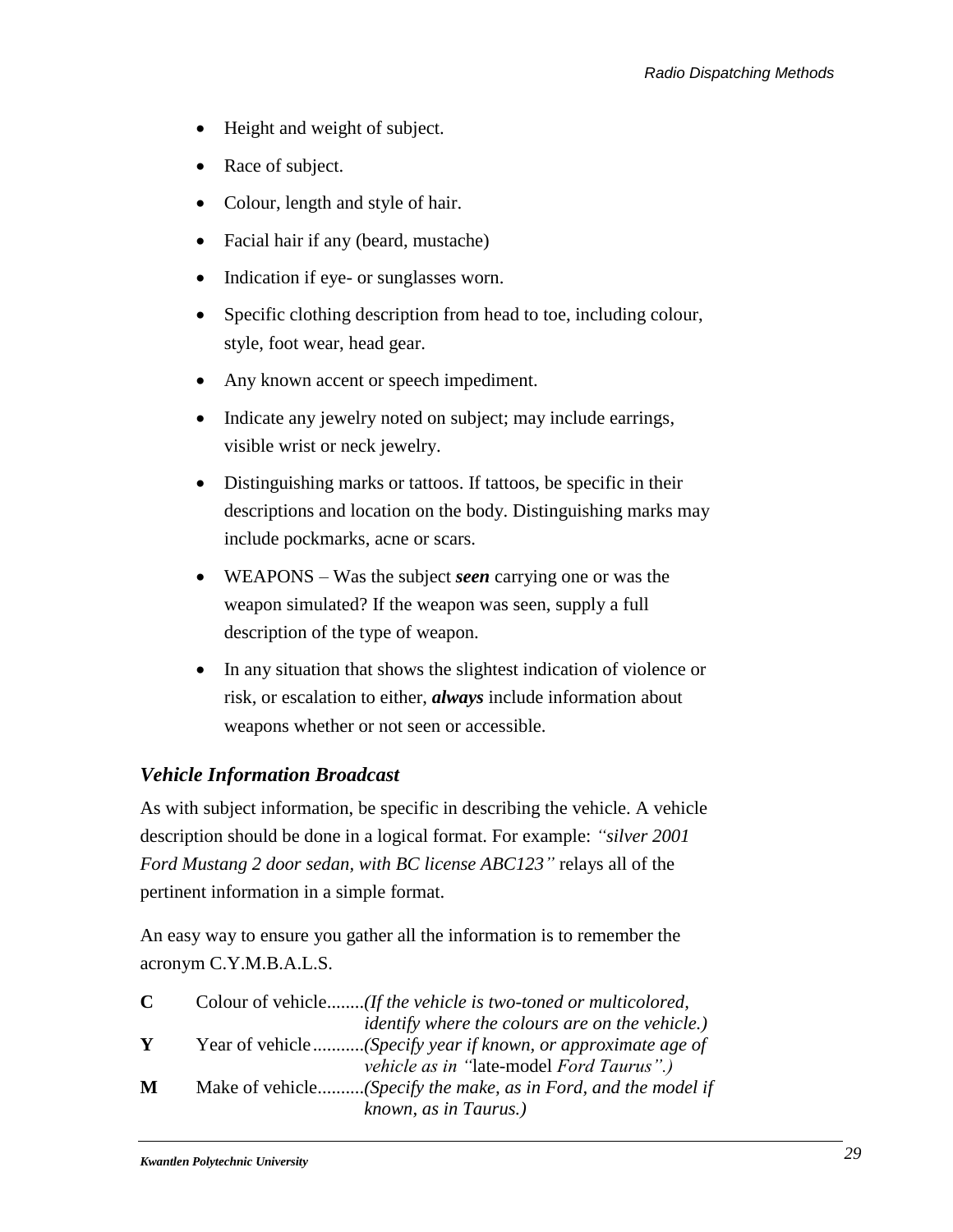| B           |                                                                                    |
|-------------|------------------------------------------------------------------------------------|
|             | convertible or hatchback, to list four examples.)                                  |
| $\mathbf A$ | Additional Info(Mention for instance any body damage, or                           |
|             | unique features such as a tow package, stickers,<br>markings or custom body work.) |
| L           | known.)                                                                            |
| S           | State or province (Name the province or state on the<br>license plate.)            |
|             |                                                                                    |

Vehicle information would include the vehicle location at the time of the call or if the vehicle has left the scene. If it has left the scene, determine the direction of travel and the time delay involved in its departure.

Vehicle information includes the vehicle location at the time of the call, or whether or not the vehicle has left the scene. If the vehicle has left the scene, determine the direction of travel and the time delay involved in the departure of the vehicle.

Depending on the system in use at an agency, the above information may be dispatched from a completed form or by reading a screen.

# <span id="page-36-0"></span>**Call Information Dispatching**

Information may be supplied to an agency through any number of methods. It may be received electronically, through phone, radio, pagers, MDT, facsimile, or e-mail. It may come into the agency manually through mail, courier or memorandum, or more directly by a caller attending the office.

No matter how the information enters the agency, it will have to be recorded in some manner. Once the appropriate forms, screens or logs are completed, it is assigned or dispatched as any other call would be. The field unit may or may not need to be apprised of the method in which the information was received, depending on the circumstances.

Call information is always dispatched under the criteria of an agency's SOGs (Standard Operating Guidelines), utilizing appropriate codes and radio language.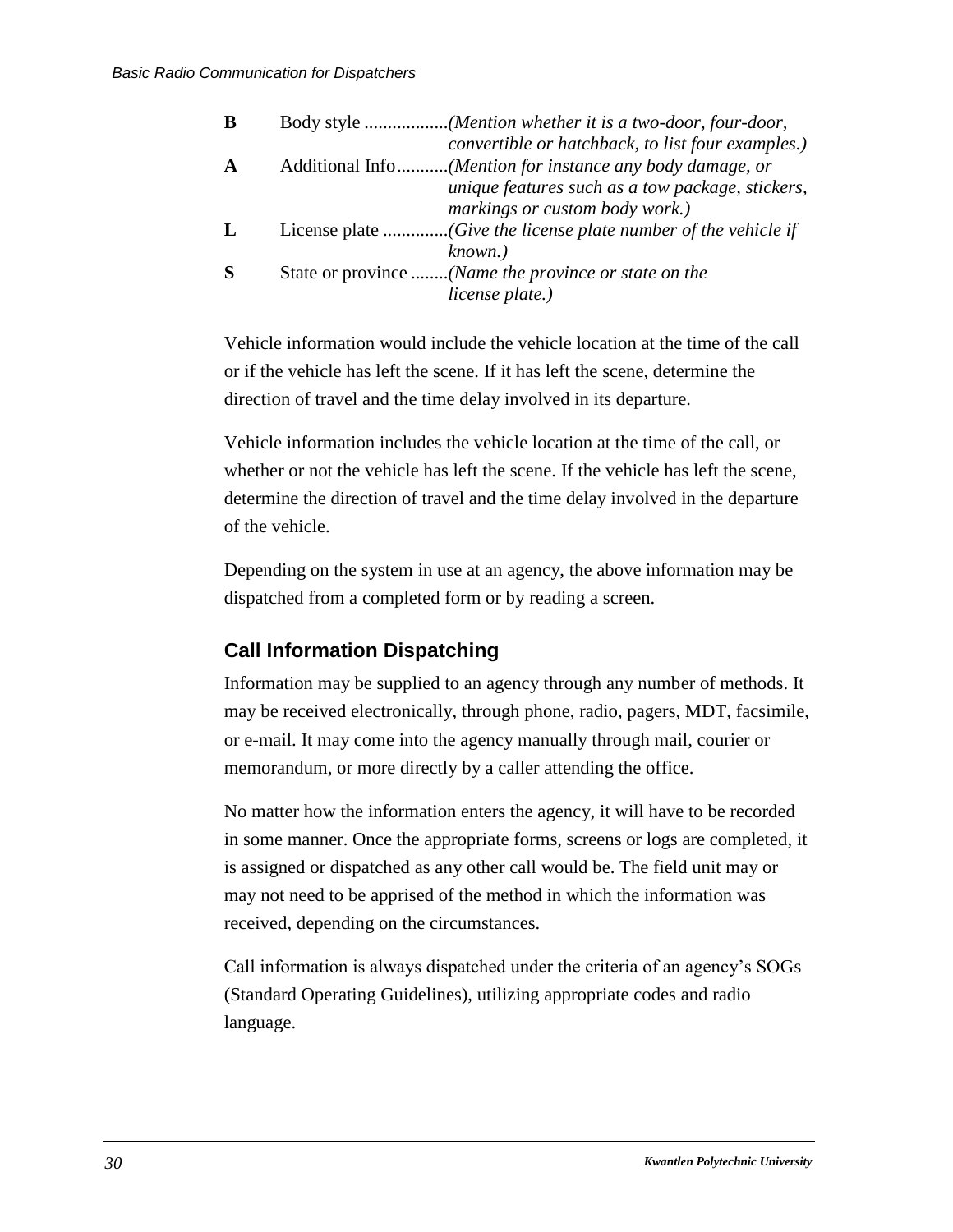# <span id="page-37-0"></span>**Dispatch Information Procedures**

In a manual system, when a call enters an agency it may be recorded on a dispatch form or ticket, in an occurrence report, as well as in an incident log book.

The form is generally filled out for the dispatcher and will contain all the necessary information to assign a field unit or crew to the call, and will indicate any support or specialty sections that may also be required at the scene.

Many agencies record caller information, telephone conversations, and radio broadcasts on audio tapes. The dispatcher and call taker need to be aware that their communications may be recorded and may be scrutinized. Maintaining a professional manner in conversations, in inter-office communications, and while broadcasting is always a good idea for communicators.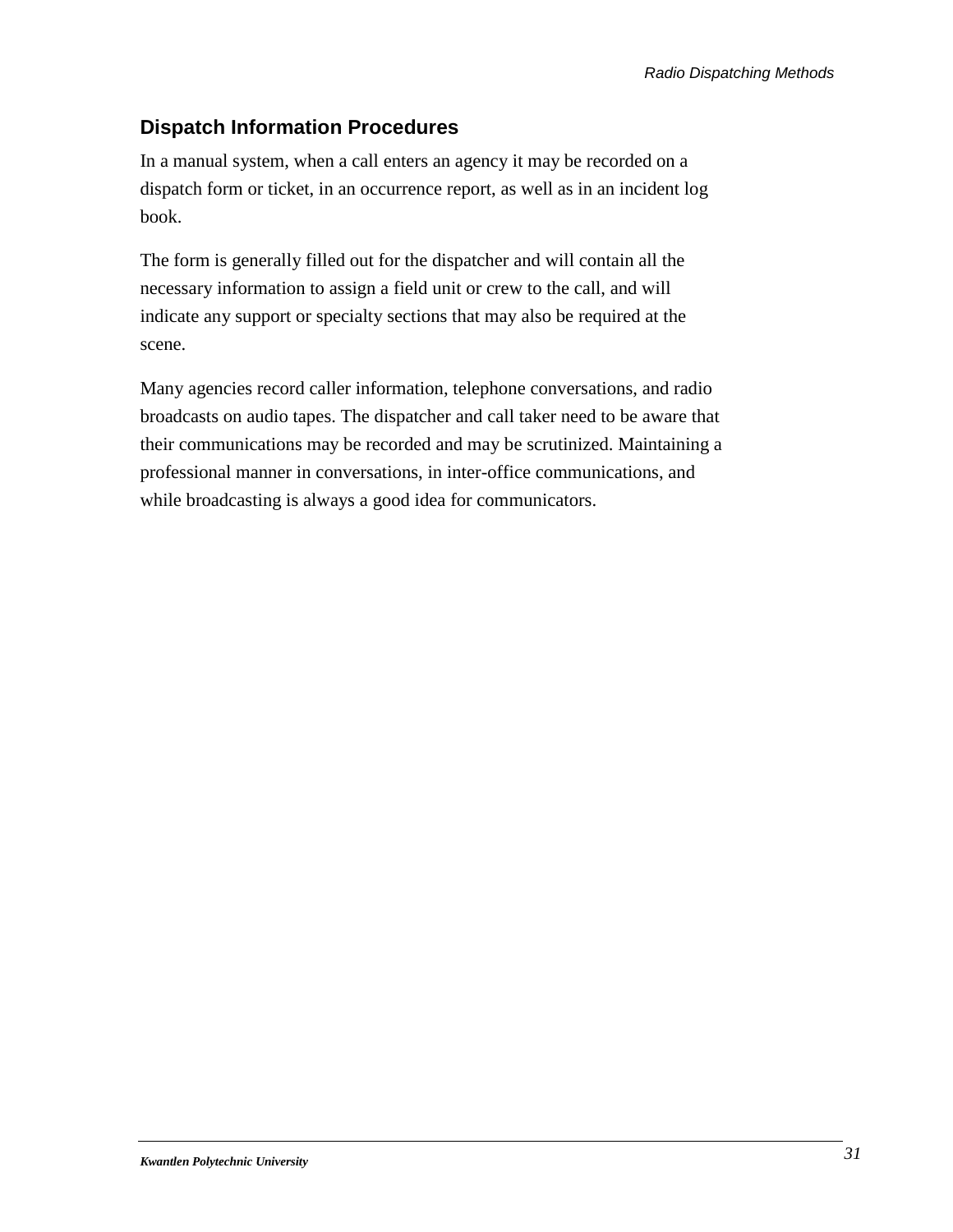# <span id="page-38-0"></span>Describe the Person

| On foot?                                                                                                                                                                                                                                                                                                                                                                                                                                     | Facial hair, scars, limps, etc.                                                                                             |  |
|----------------------------------------------------------------------------------------------------------------------------------------------------------------------------------------------------------------------------------------------------------------------------------------------------------------------------------------------------------------------------------------------------------------------------------------------|-----------------------------------------------------------------------------------------------------------------------------|--|
| By vehicle? $\frac{1}{\frac{1}{2} \cdot \frac{1}{2} \cdot \frac{1}{2} \cdot \frac{1}{2} \cdot \frac{1}{2} \cdot \frac{1}{2} \cdot \frac{1}{2} \cdot \frac{1}{2} \cdot \frac{1}{2} \cdot \frac{1}{2} \cdot \frac{1}{2} \cdot \frac{1}{2} \cdot \frac{1}{2} \cdot \frac{1}{2} \cdot \frac{1}{2} \cdot \frac{1}{2} \cdot \frac{1}{2} \cdot \frac{1}{2} \cdot \frac{1}{2} \cdot \frac{1}{2} \cdot \frac{1}{2} \cdot \frac{1}{2} \cdot \frac{1}{$ |                                                                                                                             |  |
| Which direction?                                                                                                                                                                                                                                                                                                                                                                                                                             | Clothing Worn By Subject(s)                                                                                                 |  |
|                                                                                                                                                                                                                                                                                                                                                                                                                                              |                                                                                                                             |  |
|                                                                                                                                                                                                                                                                                                                                                                                                                                              |                                                                                                                             |  |
| Name: SNME/G1/G2                                                                                                                                                                                                                                                                                                                                                                                                                             | Shirt? type? colour?                                                                                                        |  |
| <u> 1989 - Johann John Stone, markin biskup fan it fjort fan it fjort fan it fjort fan it fjort fan it fjort fan </u>                                                                                                                                                                                                                                                                                                                        | Pants? style? colour?                                                                                                       |  |
| D.O.B. or age $\_\_\_\_\_\_\_\_\_\_\_\_\_\_\_\_\_\_\_\_\_$                                                                                                                                                                                                                                                                                                                                                                                   | Shoes? boots? colour?                                                                                                       |  |
| Race? White, Native-Indian,<br>East-Indian, Black, Asian, other?                                                                                                                                                                                                                                                                                                                                                                             | <b>Additional Information</b><br>Person carrying anything?                                                                  |  |
|                                                                                                                                                                                                                                                                                                                                                                                                                                              |                                                                                                                             |  |
| Approximate height __________<br>Approximate weight __________                                                                                                                                                                                                                                                                                                                                                                               | Was the person wet or dry?<br>(indicates if traveling on foot or by<br><i>vehicle</i> )<br>Any noticeable jewelry _________ |  |
|                                                                                                                                                                                                                                                                                                                                                                                                                                              |                                                                                                                             |  |

\_\_\_\_\_\_\_\_\_\_\_\_\_\_\_\_\_\_\_\_\_\_\_\_\_\_\_